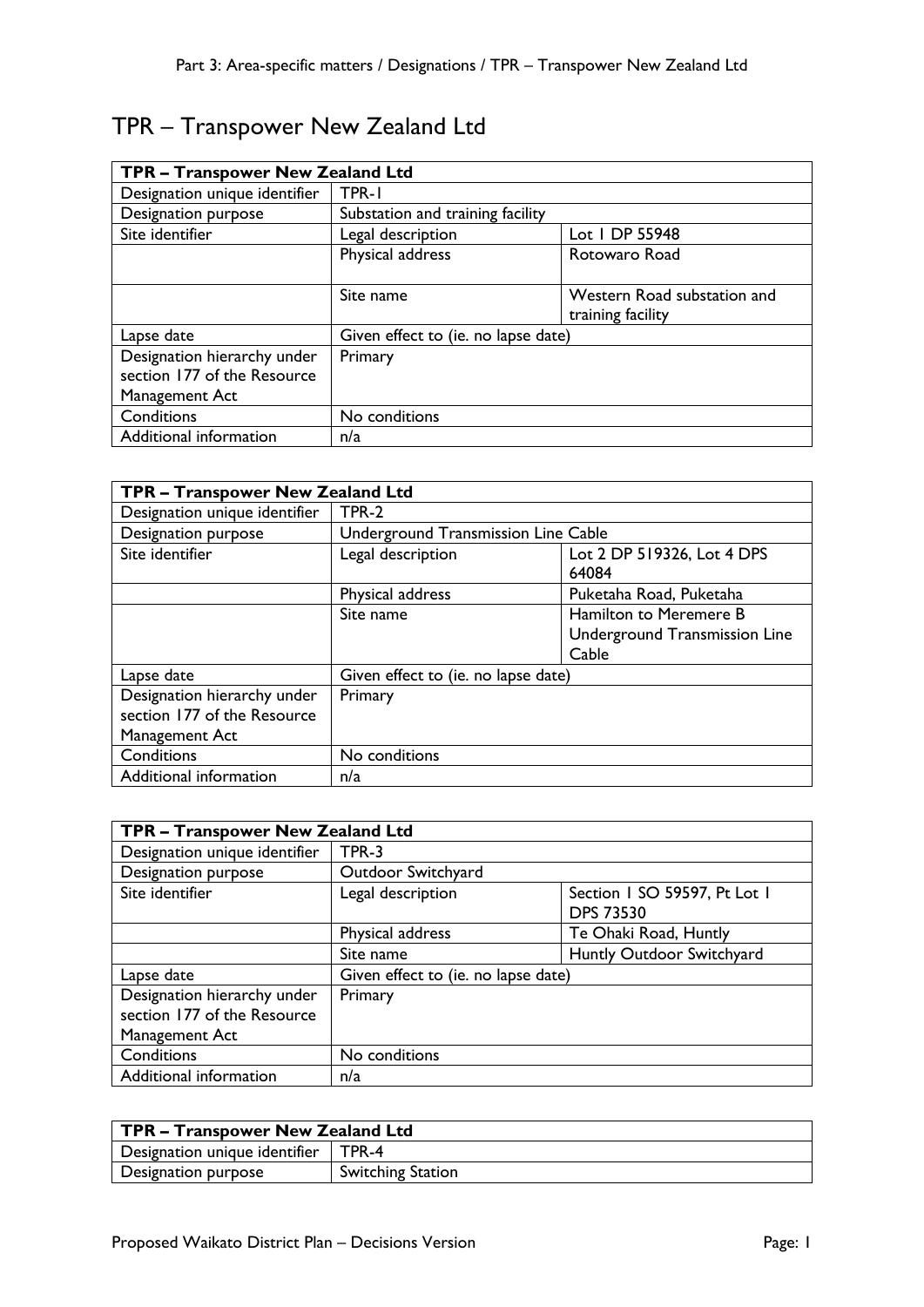| Site identifier                                            | Legal description                   | Section I SO 59595                |
|------------------------------------------------------------|-------------------------------------|-----------------------------------|
|                                                            | Physical address                    | Taniwha Street, Meremere          |
|                                                            | Site name                           | <b>Meremere Switching Station</b> |
| Lapse date                                                 | Given effect to (ie. no lapse date) |                                   |
| Designation hierarchy under<br>section 177 of the Resource | Primary                             |                                   |
| Management Act                                             |                                     |                                   |
| Conditions                                                 | No conditions                       |                                   |
| Additional information                                     | n/a                                 |                                   |

| TPR - Transpower New Zealand Ltd |                                                 |                             |  |
|----------------------------------|-------------------------------------------------|-----------------------------|--|
| Designation unique identifier    | TPR-5                                           |                             |  |
| Designation purpose              | <b>Electricity Substation</b>                   |                             |  |
| Site identifier                  | Lot 2 Deposited Plan 71444<br>Legal description |                             |  |
|                                  | Physical address                                | 196 Bedford Road, Te Kowhai |  |
|                                  | Site name                                       | Te Kowhai Substation        |  |
| Lapse date                       | Given effect to (ie. no lapse date)             |                             |  |
| Designation hierarchy under      | Primary                                         |                             |  |
| section 177 of the Resource      |                                                 |                             |  |
| Management Act                   |                                                 |                             |  |
| Conditions                       | Yes                                             |                             |  |
| Additional information           | n/a                                             |                             |  |

# **Conditions**

## **Description of works**

- (1) The works to give effect to the designation of the substation and the line shall be generally in accordance with the plans and information submitted by Transpower New Zealand Limited in support of the Notice Requirement and, including at the hearing, and the following plans:
	- (a) Substation Site Designation Plan: 106480852/40/55
	- (b) Connecting Transmission Line Route Designation Plan: 106480852/40/57

# **Outline Plan**

(2) For any new construction works that have not been addressed in an earlier approved Outline Plan of Works but remain within the scope of the designation, Transpower shall submit an Outline Plan of Works as required by S176A of the Resource Management Act 1991 to Council before work commences.

# **Limits to the Scope of Designation**

- (3) The scope of activities to and works covered by the designation shall be limited in respect of the following:
	- (a) The substation switchyard is to be no greater than 1 hectare in area.
	- (b) No high voltage electrical substation structures are to be located outside the switchyard, other than the earth grid.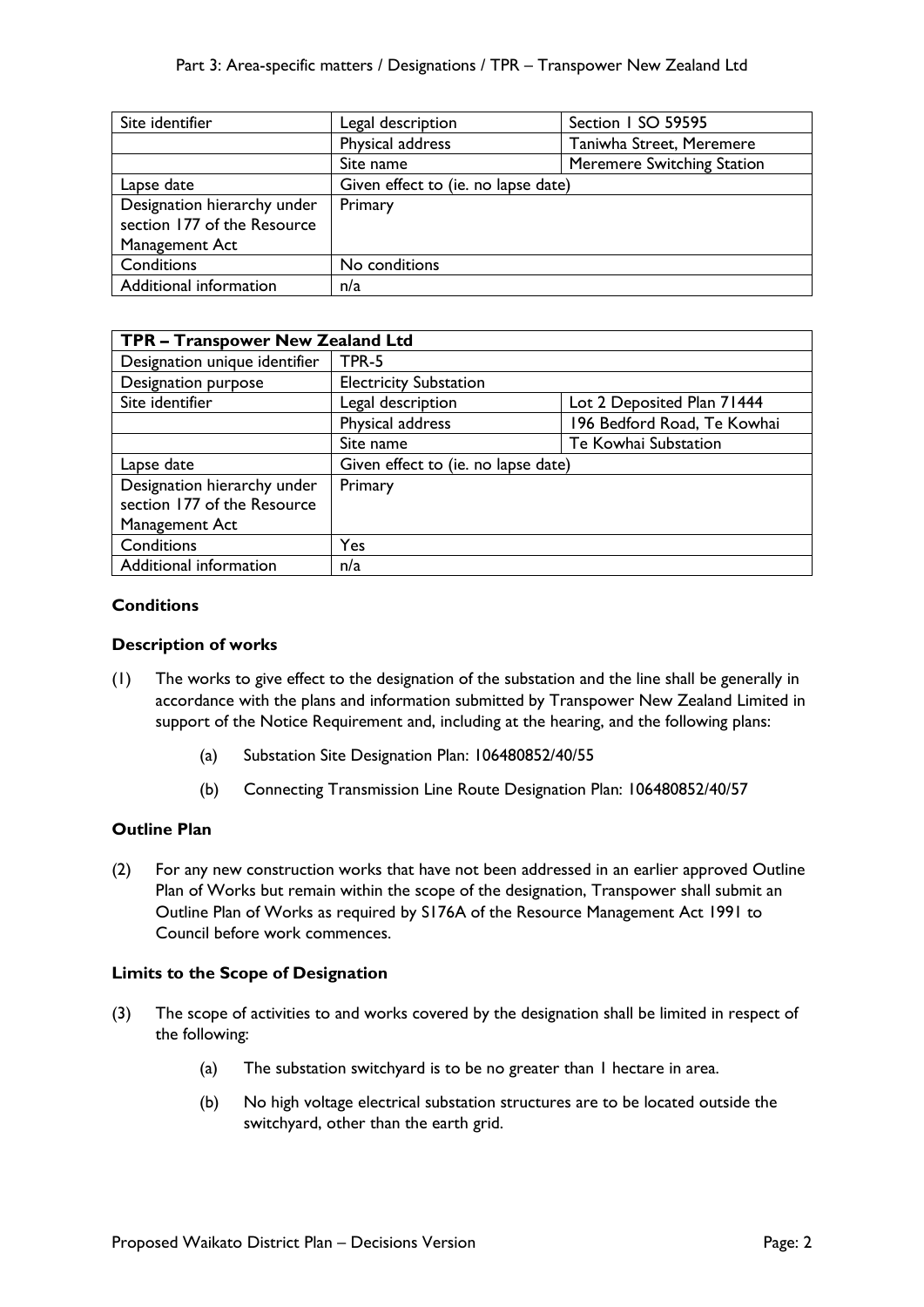# **Height**

- (4) The height of all the transmission towers shall be no greater than 35 metres.
- (5) The height of equipment and buildings within the substation switchyard shall be as followed:
	- (a) Lighting and lightning poles no greater than 16 metres,
	- (b) Telecommunication tower/pole no greater than 40 metres,
	- (c) Line termination structure(s) no greater than 30 metres,
	- (d) Except as otherwise provided, no building or equipment shall be greater than 10 metres.

#### **Transmission Tower Finish**

(6) The structural components and conductors of all transmission towers will have a dulled grey matt finish.

#### **Substation Switchyard**

(7) The gravel material to be placed on the base of the substation switchyard shall be of a grey colour.

#### **Landscape Mitigation**

- (8) Transpower shall satisfy all requirements in the Landscape and Visual Mitigation Plan submitted August 2004 as part of the original Outline Plan process, including the following ongoing conditions:
	- (a) Implementation of strategies within the approved maintenance schedule for weed and pest control
	- (b) Maintenance of stock proof fencing (e.g. 7 wire post and batten fence) of all landscape areas to prevent undergrazing.
- (9) Transpower New Zealand Ltd shall report at five yearly intervals, to the Council, on the established landscaping and planting works approved as part of the original Outline Plan process and any subsequent landscaping amendments approved by the Council. The report shall describe what landscape mitigation work has occurred, any problems experienced, any remedial action as a consequence, the nature of ongoing work in progress, and the aims and objectives for the ensuing reporting period.
- (10) With the exception of the "Woodlot Planting" (as defined in the Hamilton New Point of Supply Indicative Planting Concept - September 2003 (Figure 11)), all landscape mitigation planting shall be maintained in a satisfactory manner for the duration of the designation. Once a continuous canopy has been established, this maintenance shall include replanting of any gaps created by death of or damage to trees, in order to allow a continuous canopy to re-establish. The proposed "Woodlot Planting" shall be maintained until such time as the "Infill Terrace Planting" and "Permanent Screen Planting" has become sufficiently established to replace its screening function.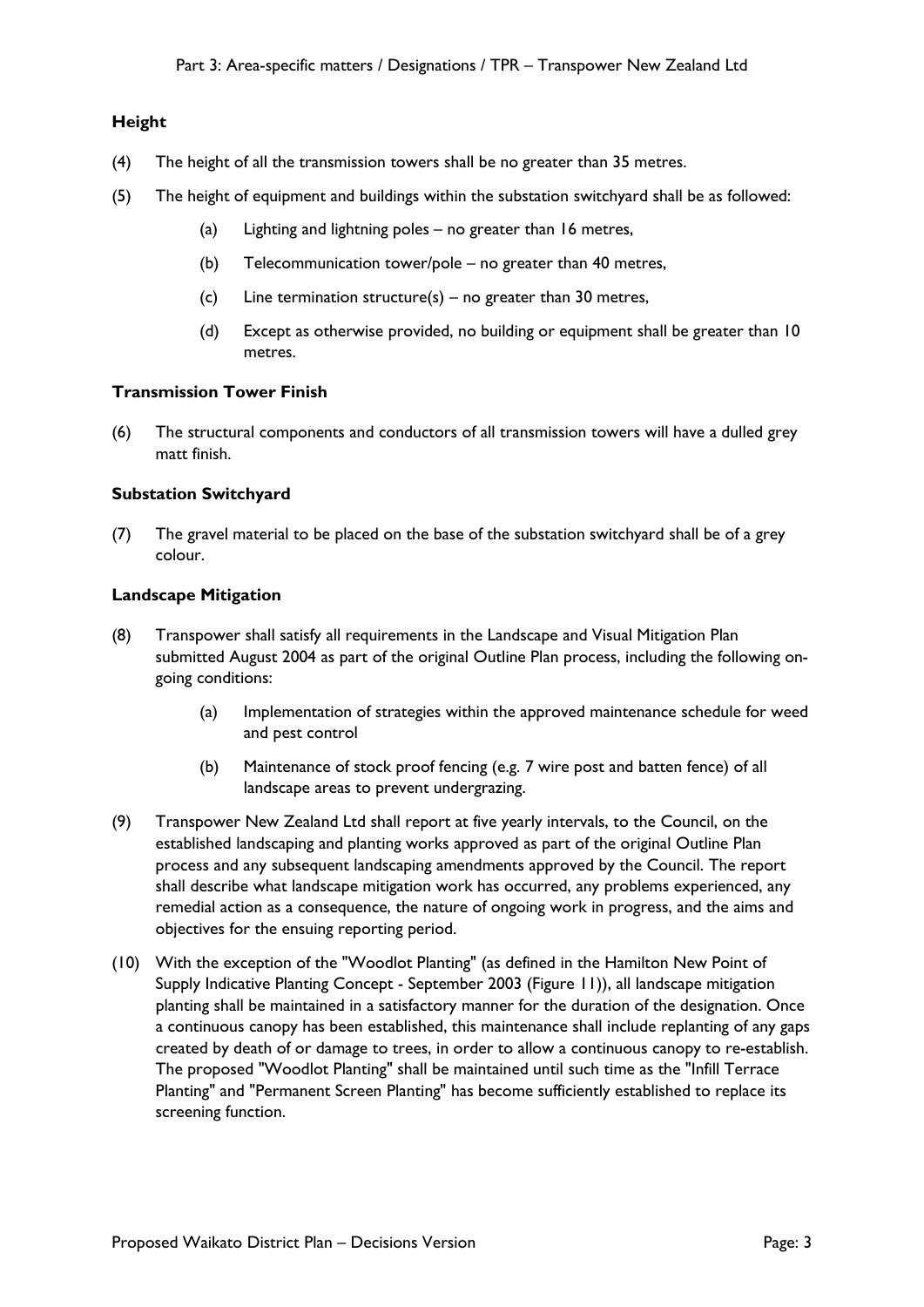(11) The landscape mitigation plan shall be reviewed and amended as necessary by Transpower New Zealand Ltd, subject to the approval of the Council, or alternatively, every 15 years from the date of the confirmation of the designation (2004).

# **Lighting**

- (12) The illuminance of the site lighting installations shall not exceed 5 lux (lumens per square metre) spill (horizontal or vertical) of light at any window of a dwelling located on adjacent properties.
- (13) In relation to Lighting,
	- (a) Subject to (b) below, the substation lighting shall be in general accordance with the Design Details for Substation Lighting submitted to Council November 2004 as part of the original Outline Plan process.
	- (b) For any new lighting that has not been addressed in the earlier approved Outline Plan process but remains within the scope of the designation, Transpower shall submit an Outline Plan of Works as required by S176A of the Resource Management Act to Council before work commences.

## **Noise**

- (14) The noise from activities within the substation site shall not exceed the following limits when measured on any boundary of this site:
	- (a) 45dBA (LAeq) Monday to Friday 7:00am to 7:00pm
	- (b) 45dBA (LAeq) Saturday 7:00am to 6:00pm
	- (c) 35dBA (LAeq) At all other times including public holidays

Note: The above limits include a 5dBA penalty for the tonal component of noise emissions from transformers. No further adjustment for the presence of special audible characteristics is required.

(15) Subject to the allowance already made in 14. For special audible characteristics, noise levels shall be measured in accordance with the requirements of 'NZS6801:2008 Measurement of Environmental sound' and assessed in accordance with the requirements of 'NZS6802:2008

# **Acoustics – Environmental Sound.**

(16) Noise from any construction, maintenance, or demolition activity must be measured, assessed and managed in accordance with the requirements of 'NZS 6803:1999 Acoustics Construction Noise'.

#### **EMF (Electromagnetic Fields)**

(17) The Electromagnetic Fields (EMF) at or beyond the secure boundary of the substation site shall not exceed the International Commission on Non-Ionising Radiation Protection Guidelines, for limiting exposure to time-varying electric and magnetic fields (1Hz – 100kHz) (Health Physics, 99(6):818-836; 2010) (ICNIRP guidelines) to public reference levels of 5 kv/m for electric fields and 200 µT for magnetic flux density at one metre above ground level under maximum normal operating conditions (i.e., when there are no faults in the transmission system).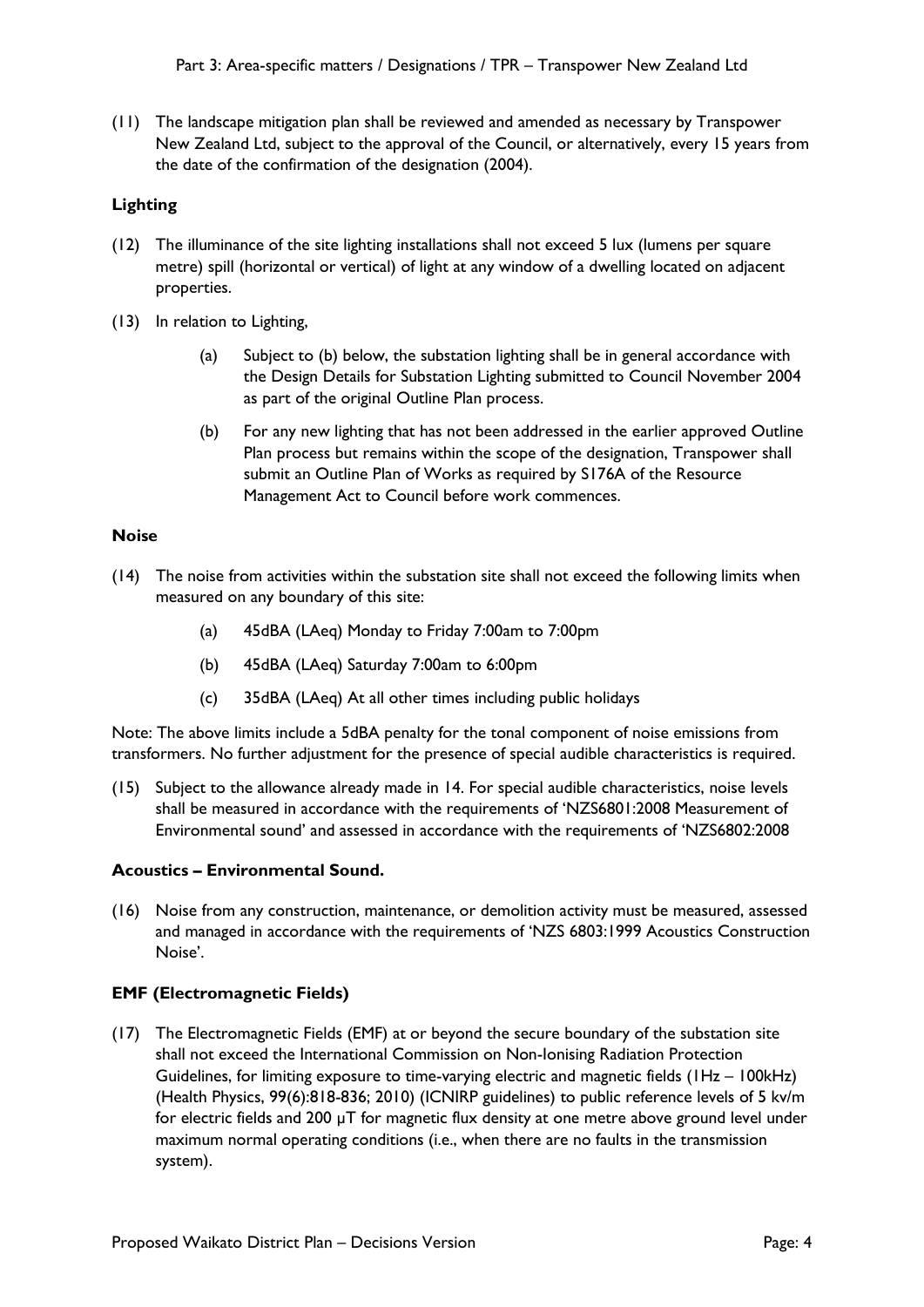#### **EMR (Electromagnetic Radiation)**

(18) Any Telecommunications facility on the site shall be operated so that it satisfies the requirements of 'NZS 2772.1: 1999 Radiofrequency fields – Maximum exposure levels – 3 kHz to 300 GHz' in respect of all areas of the site to which the public may have access.

#### **Hazardous Substances**

- (19) Oil containment kits shall be stored on site for containment and clean up of oil spills from switchyard equipment in accordance with Transpower's 'Environmental management of existing assets (TP. SS 05.10) such that if any spill occurs, they are contained before discharging into, or contaminating any, nearby drains and waterways.
- (20) In relation to Hazardous Substances,
	- (a) Subject to (b) below, Transpower shall comply with the Transformer Bund Design Plan and an Oil Spill Management and Contingency Plan submitted August 2004 as part of the original Outline Plan process.
	- (b) For the management of hazardous substances not already addressed by the original Outline Plan of Works, where required as part of any new Outline Plan process in terms of S176A of the Resource Management Act 1991, a new Transformer Bund Design Plan and Oil Spill Management and Contingency Plan shall be prepared and submitted to Council.

# **Roading**

- (21) In relation to access and on-site parking,
	- (a) Subject to (b) below, vehicle entry, access and on-site parking areas shall be developed and maintained in general accordance with the Design Plans submitted August 2004 as part of the original Outline Plan process.
	- (b) For the management of the vehicle entrance, access and on-site parking not already addressed by the original Outline Plan of Works, where required as part of any new Outline Plan process in terms of S176A of the Resource Management Act 1991, construction drawings for the entrance, access road and parking area shall be submitted to Council prior to the commencement of works.
- (22) Where required as part of any new Outline Plan process in terms of S176A of the Resource Management Act 1991, a Traffic Management Plan relating to construction works and the use of Bedford Road, Te Puroa Road and Waipa Heights Road shall be prepared and submitted to Council prior to the commencement of works. The Traffic Management Plan shall include, where relevant, the following matters:
	- (a) Measures to advise users of Waipa Heights Road, Te Puroa Road and Bedford Road when heavy vehicle movements will occur along the road for construction purposes;
	- (b) Notification to WDC Roading Staff of the commencement and completion dates of construction works;
	- (c) The traffic safety measures to be put in place along the route to minimise the traffic safety risks and time delays for other motorists;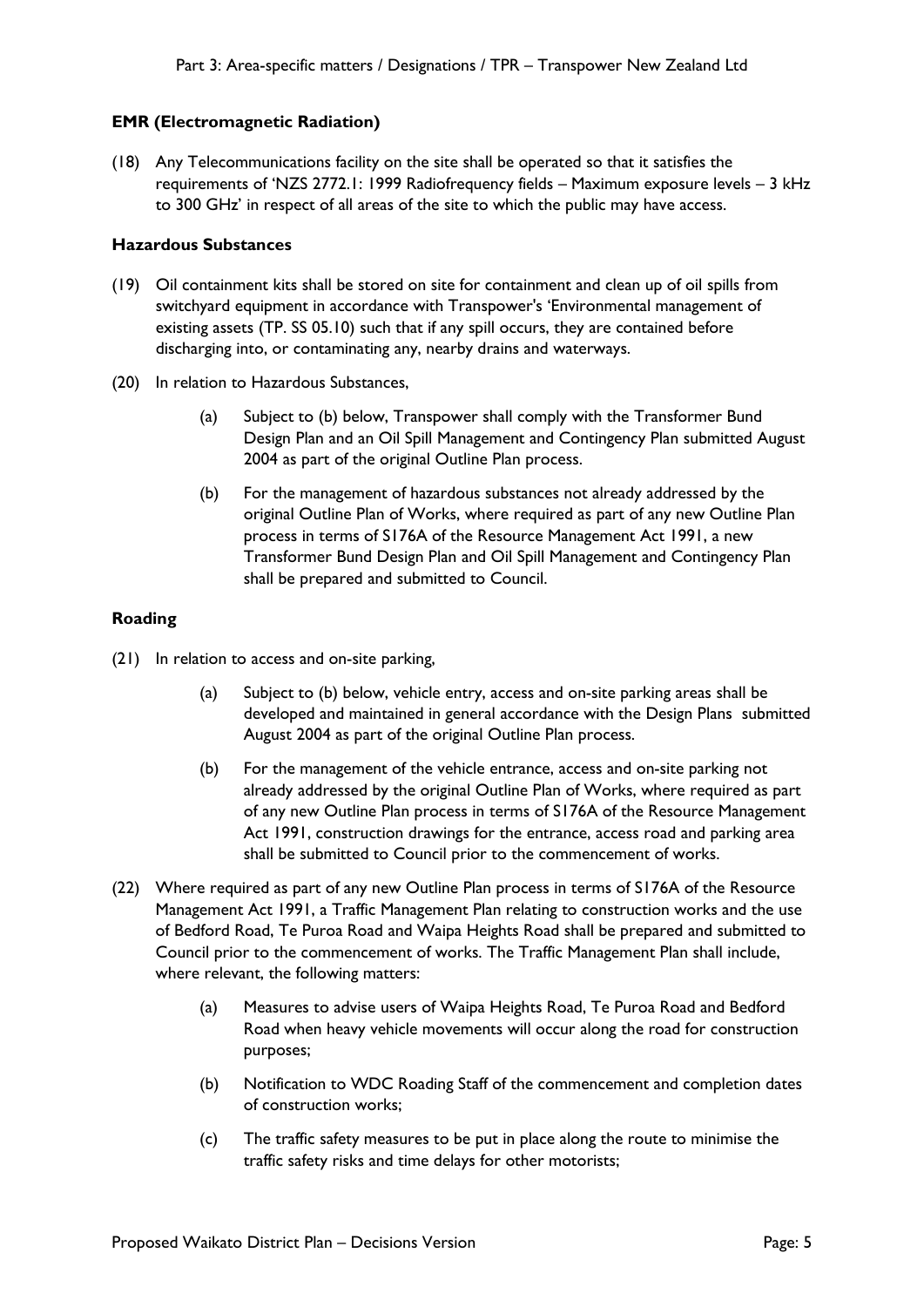- (d) The routing of construction traffic to the substation site; and
- (e) In consultation with Council, Transpower shall undertake inspections of Bedford Road before and after super heavy loads are delivered to the substation. If any damage is identified in the inspection after super heavy loads have been delivered to the substation, Transpower shall pay for the repair of road infrastructure.

# **Engineering**

- (23) Where required as part of any new Outline Plan process in terms of S176A of the Resource Management Act 1991, an Earthworks and Construction Management Plan will be prepared and submitted to Council prior to the commencement of works. The plan shall detail, where relevant, the following:
	- (a) The proposed earthworks methodology. In particular the stripping of vegetation, overburden and soil shall be kept to a minimum and cleared areas will be limited to only those areas where works is about to commence;
	- (b) Details of earthworks and silt control measures; and
	- (c) Dust and noise control methodologies.
- (24) No construction works are to take place (except landscape planting and stock fencing), or structures placed, within the western escarpment adjacent to the Waipa River or the northern escarpment where the remnant Kahikatea stand is located.

# **Archaeological**

- (25) If any urupa, traditional sites, taonga (significant artefacts), koiwi (human remains), or other archaeological sites are exposed during site works then the following procedures shall apply:
	- (a) Immediately it becomes apparent that an urupa, traditional site, taonga, koiwi or other archaeological site has been exposed, all site works in the immediate vicinity shall cease.
	- (b) The site supervisor shall immediately secure the area in a way that ensures that any artefacts or remains are not further disturbed.
	- (c) The site supervisor shall notify tangata whenua, including Turangawaewae Trust Board and Waikato Raupatu Lands Trust, Heritage New Zealand Pouhere Taonga, Department of Conservation, Council, and, in the case of human remains, the NZ Police, that an archaeological or traditional site has been exposed so that appropriate action can be taken. This includes such persons being given reasonable time as determined by Heritage New Zealand Pouhere Taonga to record and recover archaeological features discovered before work may recommence on the site.

# **Recovery of Costs**

(26) Pursuant to section 36 of the Resource Management Act 1991, the actual and reasonable costs incurred by Council in monitoring conditions of this designation shall be paid by Transpower New Zealand Ltd.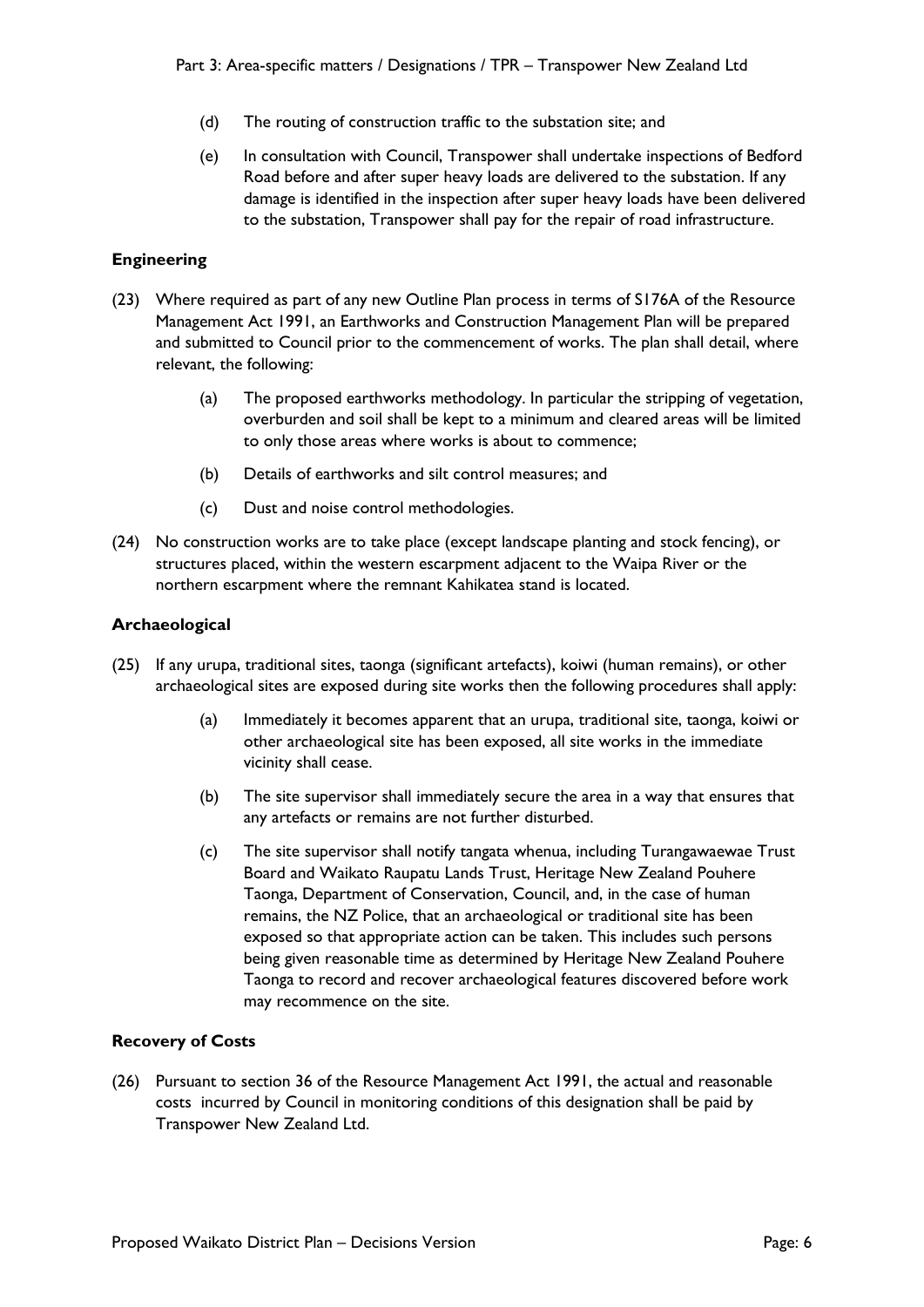| TPR - Transpower New Zealand Ltd                                             |                                     |                                                                                                                                                                                                                   |  |
|------------------------------------------------------------------------------|-------------------------------------|-------------------------------------------------------------------------------------------------------------------------------------------------------------------------------------------------------------------|--|
| Designation unique identifier                                                | TPR-6                               |                                                                                                                                                                                                                   |  |
| Designation purpose                                                          | Transmission Line                   |                                                                                                                                                                                                                   |  |
| Site identifier                                                              | Legal description                   | Allot 48A Waipa Parish, Allot<br>48B Waipa Parish, Section I<br>SO Plan 383836, Lot 1 DP<br>12498, Lot 1, 3 DP 343406, Lot<br>11-12 DPS 62333, Lot 2 DP<br>343406, Lot 3-4 DP 338018, Part<br><b>Bedford Road</b> |  |
|                                                                              | Physical address                    | Waipa Heights Road                                                                                                                                                                                                |  |
|                                                                              | Site name                           | Te Kowhai Deviation A 220kV<br>high voltage transmission line                                                                                                                                                     |  |
| Lapse date                                                                   | Given effect to (ie. no lapse date) |                                                                                                                                                                                                                   |  |
| Designation hierarchy under<br>section 177 of the Resource<br>Management Act | Primary                             |                                                                                                                                                                                                                   |  |
| Conditions                                                                   | Yes                                 |                                                                                                                                                                                                                   |  |
| Additional information                                                       | n/a                                 |                                                                                                                                                                                                                   |  |

# **Conditions**

## **Description of works**

- (1) The works to give effect to the designation of the substation and the line shall be generally in accordance with the plans and information submitted by Transpower New Zealand Limited in support of the Notice Requirement and, including at the hearing, and the following plans:
	- (a) Substation Site Designation Plan: 106480852/40/55
	- (b) Connecting Transmission Line Route Designation Plan: 106480852/40/57

# **Outline Plan**

(2) For any new construction works that have not been addressed in an earlier approved Outline Plan of Works but remain within the scope of the designation, Transpower shall submit an Outline Plan of Works as required by S176A of the Resource Management Act 1991 to Council before work commences.

#### **Limits to the Scope of Designation**

- (3) The scope of activities to and works covered by the designation shall be limited in respect of the following:
	- (a) The substation switchyard is to be no greater than 1 hectare in area.
	- (b) No high voltage electrical substation structures are to be located outside the switchyard, other than the earth grid.

#### **Height**

- (4) The height of all the transmission towers shall be no greater than 35 metres.
- (5) The height of equipment and buildings within the substation switchyard shall be as followed: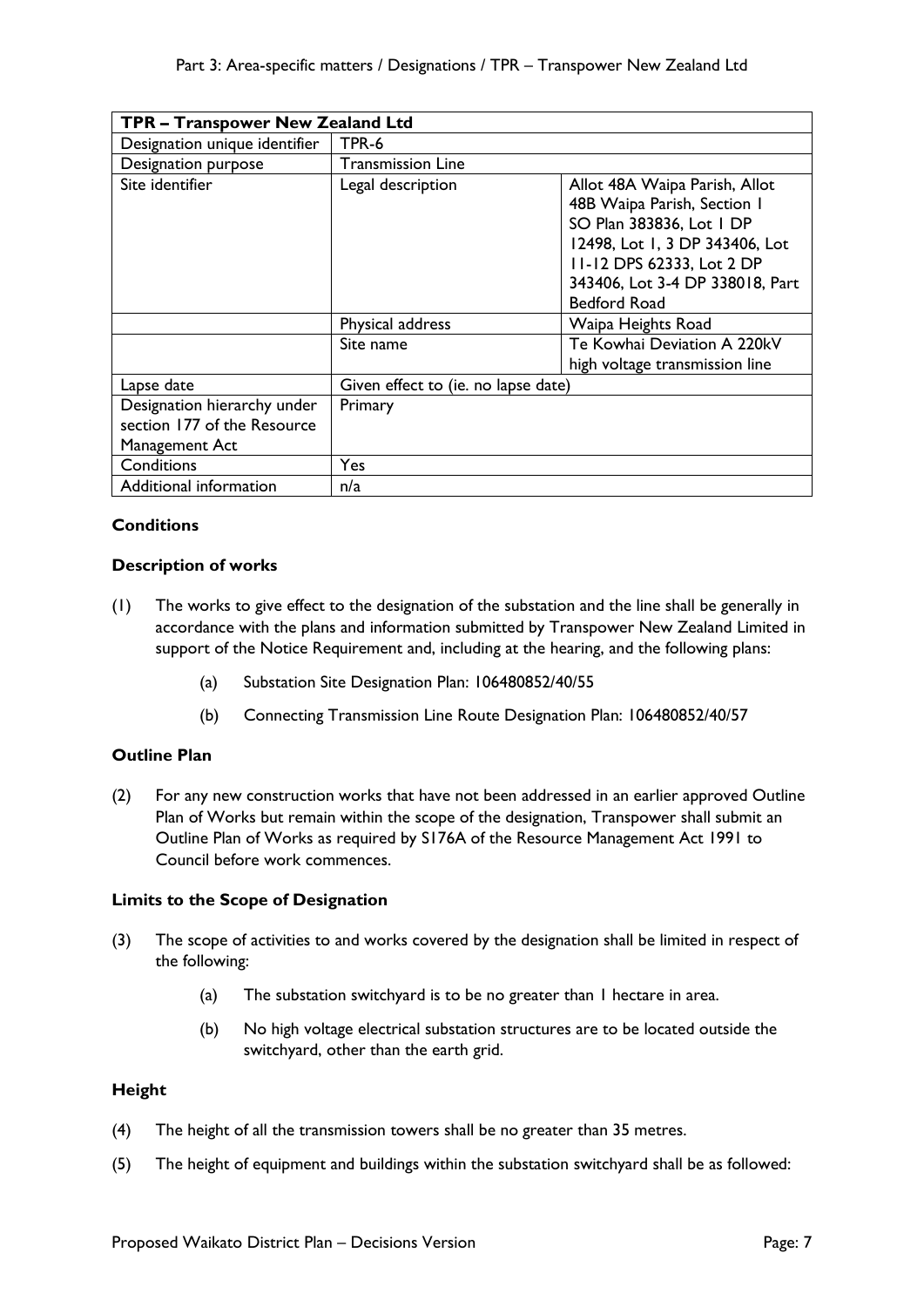- (a) Lighting and lightning poles no greater than 16 metres,
- (b) Telecommunication tower/pole no greater than 40 metres,
- (c) Line termination structure(s) no greater than 30 metres,
- (d) Except as otherwise provided, no building or equipment shall be greater than 10 metres.

## **Transmission Tower Finish**

(6) The structural components and conductors of all transmission towers will have a dulled grey matt finish.

## **Substation Switchyard**

(7) The gravel material to be placed on the base of the substation switchyard shall be of a grey colour.

## **Landscape Mitigation**

- (8) Transpower shall satisfy all requirements in the Landscape and Visual Mitigation Plan submitted August 2004 as part of the original Outline Plan process, including the following ongoing conditions:
	- (a) Implementation of strategies within the approved maintenance schedule for weed and pest control
	- (b) Maintenance of stock proof fencing (e.g. 7 wire post and batten fence) of all landscape areas to prevent undergrazing.
- (9) Transpower New Zealand Ltd shall report at five yearly intervals, to the Council, on the established landscaping and planting works approved as part of the original Outline Plan process and any subsequent landscaping amendments approved by the Council. The report shall describe what landscape mitigation work has occurred, any problems experienced, any remedial action as a consequence, the nature of ongoing work in progress, and the aims and objectives for the ensuing reporting period.
- (10) With the exception of the "Woodlot Planting" (as defined in the Hamilton New Point of Supply Indicative Planting Concept - September 2003 (Figure 11)), all landscape mitigation planting shall be maintained in a satisfactory manner for the duration of the designation. Once a continuous canopy has been established, this maintenance shall include replanting of any gaps created by death of or damage to trees, in order to allow a continuous canopy to re-establish. The proposed "Woodlot Planting" shall be maintained until such time as the "Infill Terrace Planting" and "Permanent Screen Planting" has become sufficiently established to replace its screening function.
- (11) The landscape mitigation plan shall be reviewed and amended as necessary by Transpower New Zealand Ltd, subject to the approval of the Council, or alternatively, every 15 years from the date of the confirmation of the designation (2004).

# **Lighting**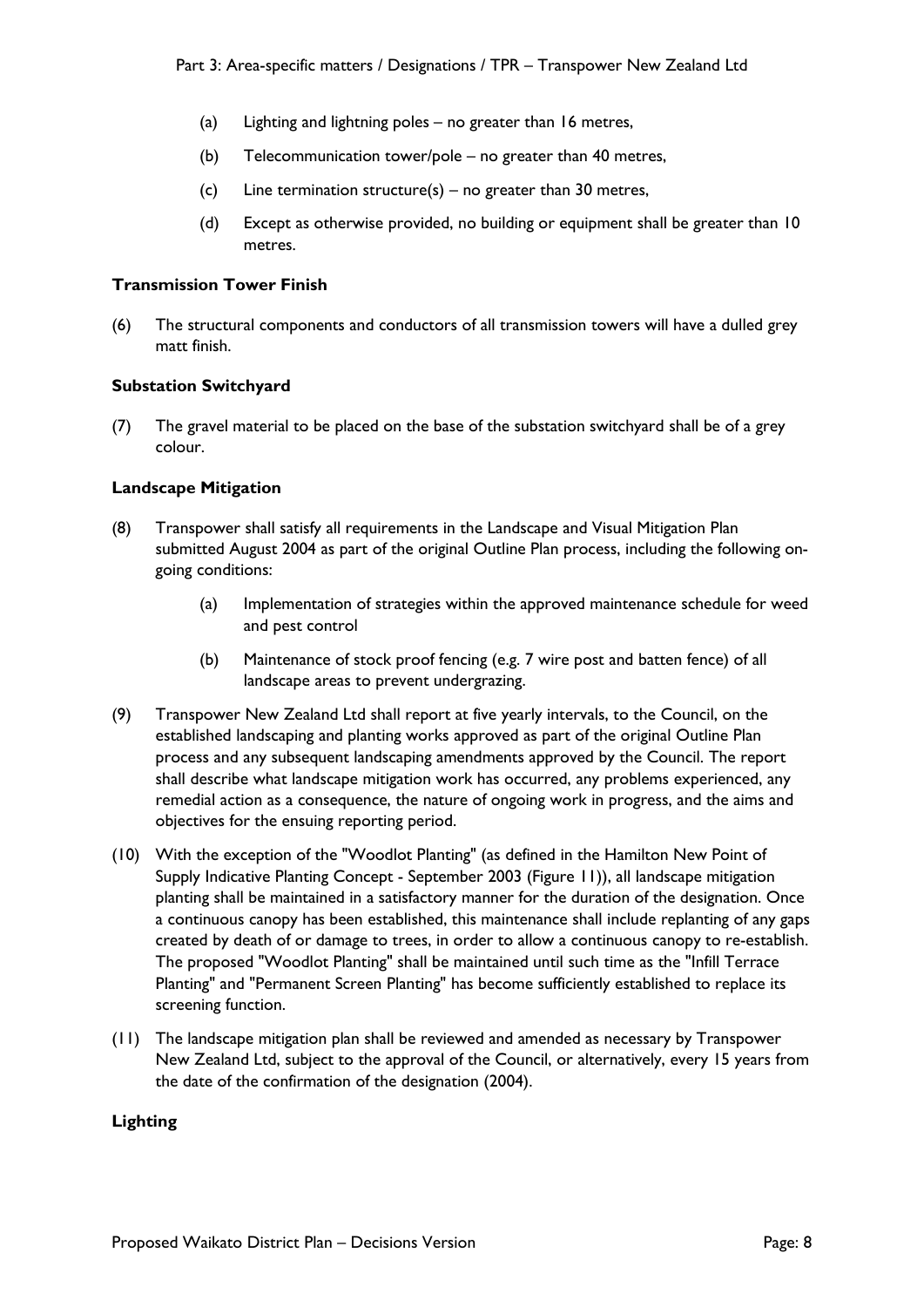- (12) The illuminance of the site lighting installations shall not exceed 5 lux (lumens per square metre) spill (horizontal or vertical) of light at any window of a dwelling located on adjacent properties.
- (13) In relation to Lighting,
	- (a) Subject to (b) below, the substation lighting shall be in general accordance with the Design Details for Substation Lighting submitted November 2004 to Council as part of the original Outline Plan process.
	- (b) For any new lighting that has not been addressed in the earlier approved Outline Plan process but remains within the scope of the designation, Transpower shall submit an Outline Plan of Works as required by S176A of the Resource Management Act to Council before work commences.

# **Noise**

- (14) The noise from activities within the substation site shall not exceed the following limits when measured on any boundary of this site:
	- (a) 45dBA (LAeq) Monday to Friday 7:00am to 7:00pm
	- (b) 45dBA (LAeq) Saturday 7:00am to 6:00pm
	- (c) 35dBA (LAeq) At all other times including public holidays

Note: The above limits include a 5dBA penalty for the tonal component of noise emissions from transformers. No further adjustment for the presence of special audible characteristics is required.

- (15) Subject to the allowance already made in 14. For special audible characteristics, noise levels shall be measured in accordance with the requirements of 'NZS6801:2008 Measurement of Environmental sound' and assessed in accordance with the requirements of 'NZS6802:2008 Acoustics – Environmental Sound.
- (16) Noise from any construction, maintenance, or demolition activity must be measured, assessed and managed in accordance with the requirements of 'NZS 6803:1999 Acoustics Construction Noise'.

# **EMF (Electromagnetic Fields)**

(17) The Electromagnetic Fields (EMF) at or beyond the secure boundary of the substation site shall not exceed the International Commission on Non-Ionising Radiation Protection Guidelines, for limiting exposure to time-varying electric and magnetic fields (1Hz – 100kHz) (Health Physics, 99(6):818-836; 2010) (ICNIRP guidelines) to public reference levels of 5 kv/m for electric fields and 200 µT for magnetic flux density at one metre above ground level under maximum normal operating conditions (i.e., when there are no faults in the transmission system).

#### **EMR (Electromagnetic Radiation)**

(18) Any Telecommunications facility on the site shall be operated so that it satisfies the requirements of 'NZS 2772.1: 1999 Radiofrequency fields – Maximum exposure levels – 3 kHz to 300 GHz' in respect of all areas of the site to which the public may have access.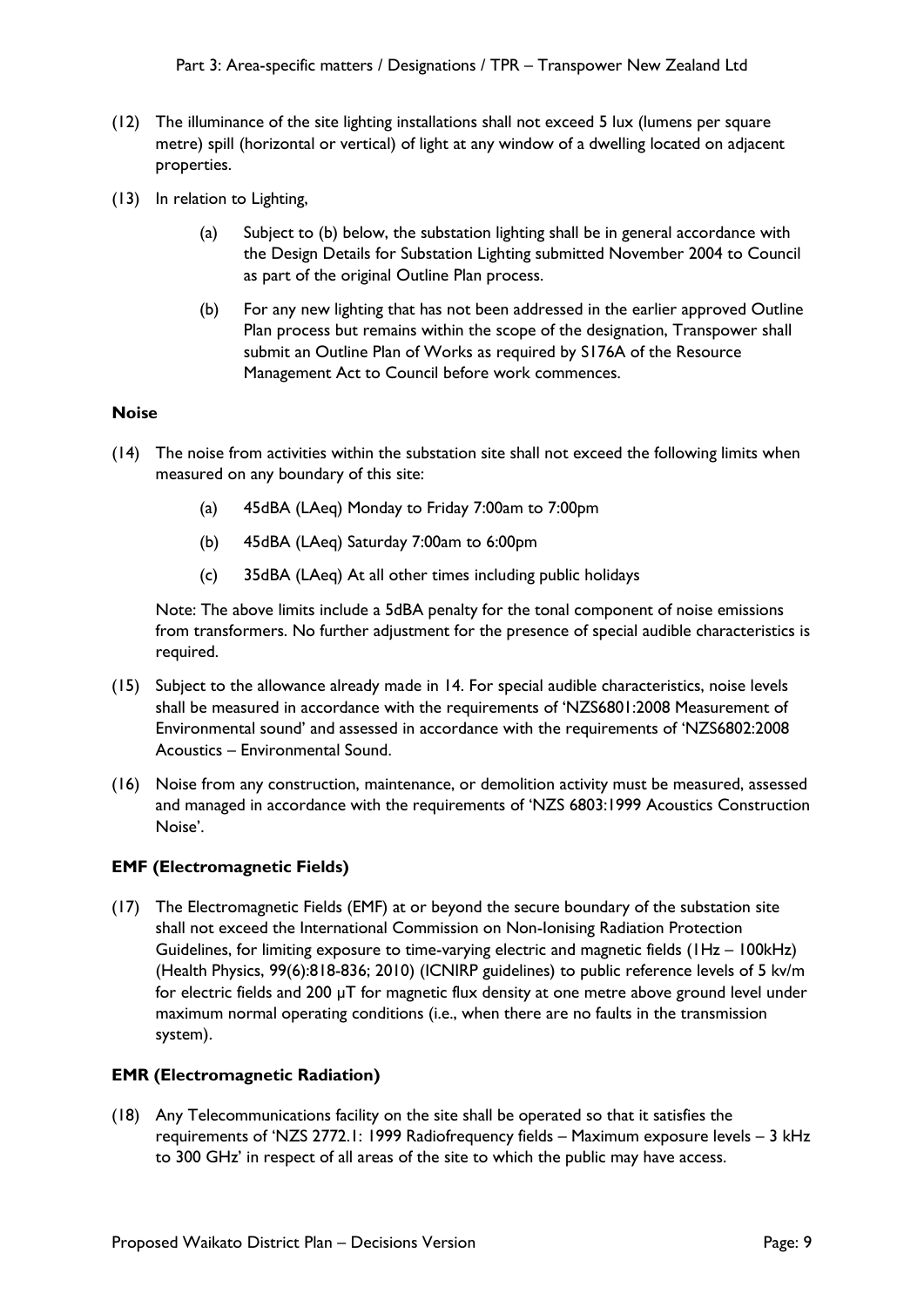## **Hazardous Substances**

- (19) Oil containment kits shall be stored on site for containment and clean up of oil spills from switchyard equipment in accordance with Transpower's 'Environmental management of existing assets (TP. SS 05.10) such that if any spill occurs, they are contained before discharging into, or contaminating any, nearby drains and waterways.
- (20) In relation to Hazardous Substances,
	- (a) Subject to (b) below, Transpower shall comply with the Transformer Bund Design Plan and an Oil Spill Management and Contingency Plan submitted August 2004 as part of the original Outline Plan process.
	- (b) For the management of hazardous substances not already addressed by the original Outline Plan of Works, where required as part of any new Outline Plan process in terms of S176A of the Resource Management Act 1991, a new Transformer Bund Design Plan and Oil Spill Management and Contingency Plan shall be prepared and submitted to Council.

# **Roading**

- (21) In relation to access and on-site parking,
	- (a) Subject to (b) below, vehicle entry, access and on-site parking areas shall be developed and maintained in general accordance with the Design Plans submitted August 2004 as part of the original Outline Plan process.
	- (b) For the management of the vehicle entrance, access and on-site parking not already addressed by the original Outline Plan of Works, where required as part of any new Outline Plan process in terms of S176A of the Resource Management Act 1991, construction drawings for the entrance, access road and parking area shall be submitted to Council prior to the commencement of works.
- (22) Where required as part of any new Outline Plan process in terms of S176A of the Resource Management Act 1991, a Traffic Management Plan relating to construction works and the use of Bedford Road, Te Puroa Road and Waipa Heights Road shall be prepared and submitted to Council prior to the commencement of works. The Traffic Management Plan shall include, where relevant, the following matters:
	- (a) Measures to advise users of Waipa Heights Road, Te Puroa Road and Bedford Road when heavy vehicle movements will occur along the road for construction purposes;
	- (b) Notification to WDC Roading Staff of the commencement and completion dates of construction works;
	- (c) The traffic safety measures to be put in place along the route to minimise the traffic safety risks and time delays for other motorists;
	- (d) The routing of construction traffic to the substation site; and
	- (e) In consultation with Council, Transpower shall undertake inspections of Bedford Road before and after super heavy loads are delivered to the substation. If any damage is identified in the inspection after super heavy loads have been delivered to the substation, Transpower shall pay for the repair of road infrastructure.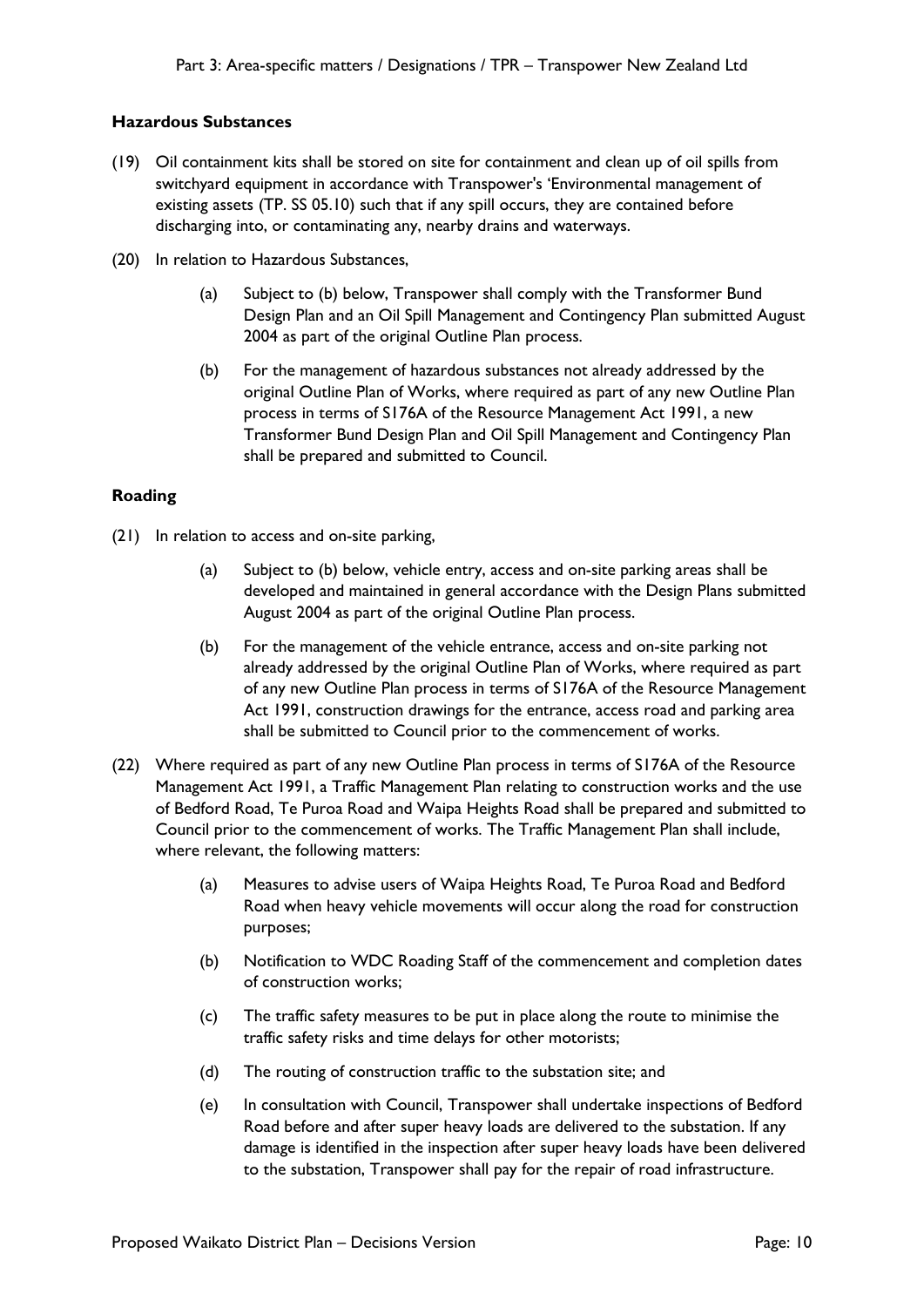# **Engineering**

- (23) Where required as part of any new Outline Plan process in terms of S176A of the Resource Management Act 1991, an Earthworks and Construction Management Plan will be prepared and submitted to Council prior to the commencement of works. The plan shall detail, where relevant, the following:
	- (a) The proposed earthworks methodology. In particular the stripping of vegetation, overburden and soil shall be kept to a minimum and cleared areas will be limited to only those areas where works is about to commence;
	- (b) Details of earthworks and silt control measures; and c) Dust and noise control methodologies.
- (24) No construction works are to take place (except landscape planting and stock fencing), or structures placed, within the western escarpment adjacent to the Waipa River or the northern escarpment where the remnant Kahikatea stand is located.

# **Archaeological**

- (25) If any urupa, traditional sites, taonga (significant artefacts), koiwi (human remains), or other archaeological sites are exposed during site works then the following procedures shall apply:
	- (a) Immediately it becomes apparent that an urupa, traditional site, taonga, koiwi or other archaeological site has been exposed, all site works in the immediate vicinity shall cease.
	- (b) The site supervisor shall immediately secure the area in a way that ensures that any artefacts or remains are not further disturbed.
	- (c) The site supervisor shall notify tangata whenua, including Turangawaewae Trust Board and Waikato Raupatu Lands Trust, Heritage New Zealand Pouhere Taonga, Department of Conservation, Council, and, in the case of human remains, the NZ Police, that an archaeological or traditional site has been exposed so that appropriate action can be taken. This includes such persons being given reasonable time as determined by Heritage New Zealand Pouhere Taonga to record and recover archaeological features discovered before work may recommence on the site.

# **Recovery of Costs**

(26) Pursuant to section 36 of the Resource Management Act 1991, the actual and reasonable costs incurred by Council in monitoring conditions of this designation shall be paid by Transpower New Zealand Ltd.

| TPR - Transpower New Zealand Ltd |                                      |                                   |  |
|----------------------------------|--------------------------------------|-----------------------------------|--|
| Designation unique identifier    | TPR-7                                |                                   |  |
| Designation purpose              | <b>Electricity Switching Station</b> |                                   |  |
| Site identifier                  | Legal description                    | Lot 3-4 DP 459363                 |  |
|                                  | Physical address                     | 480 Storey Road, Waiterimu        |  |
|                                  | Site name                            | <b>Ohinewai Switching Station</b> |  |
| Lapse date                       | Given effect to (ie. no lapse date)  |                                   |  |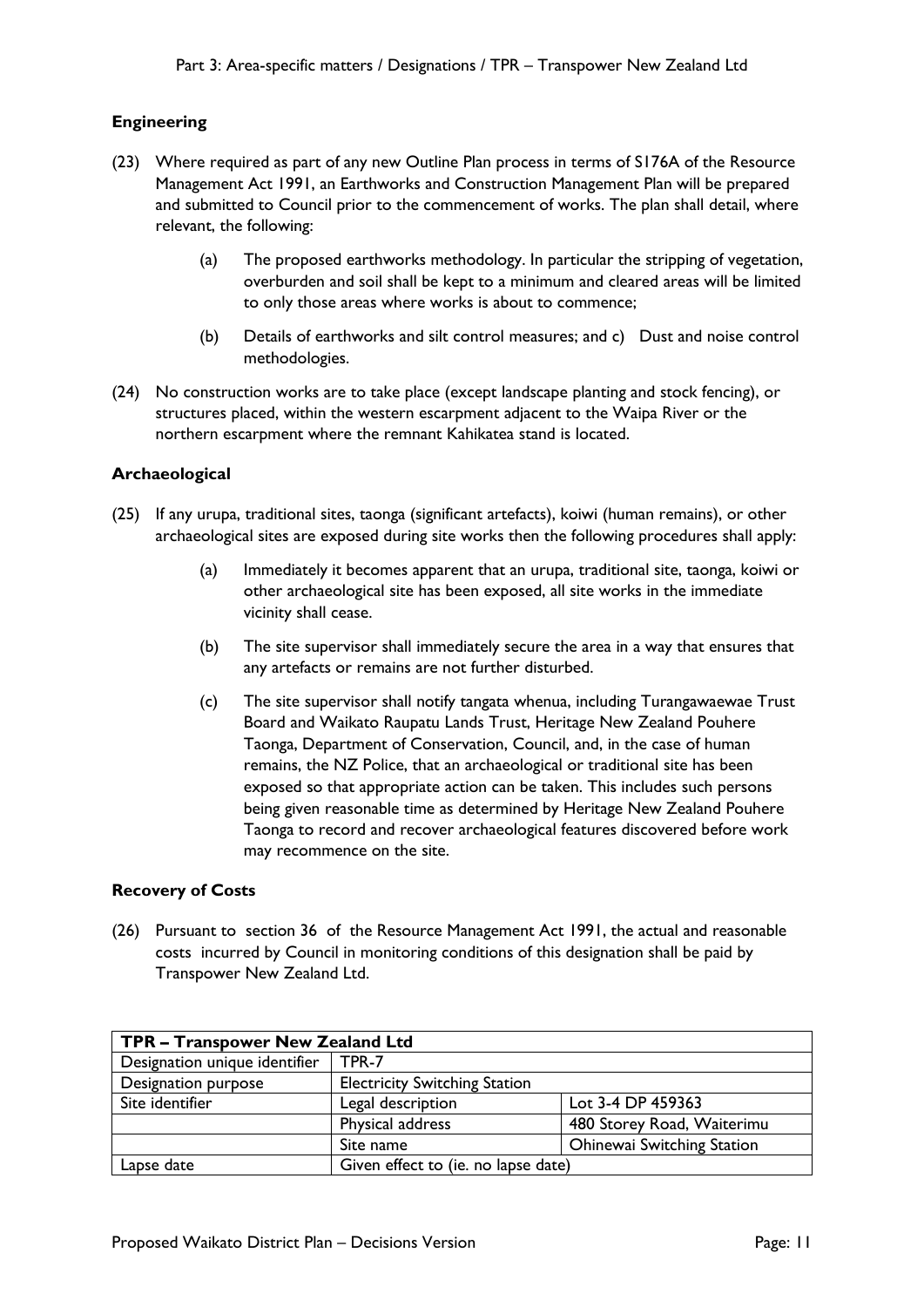| Designation hierarchy under | Primary |
|-----------------------------|---------|
| section 177 of the Resource |         |
| Management Act              |         |
| Conditions                  | Yes     |
| Additional information      | n/a     |

# **Conditions**

## **Description of works**

(1) The works to give effect to the designation of the switching station, transmission lines and ancillary facilities shall be generally in accordance with the plans and information submitted by Transpower New Zealand Limited in support of the Notice Requirement and Alteration Designation lodged on the 25 March 2013

## **Outline Plan**

(2) For any new construction works that have not been addressed in an earlier approved Outline Plan of Works but remain within the scope of the designation, Transpower shall submit an Outline Plan of Works as required by S176A of the Resource Management Act 1991 to Council before work commences.

#### **Limits to the Scope of Designation**

- (3) No works shall occur within 50 metres of the designation boundary with the exception of the following:
	- (a) The existing transmission lines;
	- (b) The access road described in the NOR;
	- (c) Landscape planting; and
	- (d) Upgrading in accordance with the designated purpose.

#### **Height**

- (4) The maximum height of the new transmission towers shall be as identified in the Notice of Requirement (T305A = 49 metres; T634A = 28 metres; T633A = 52 metres), allowing for minor adjustments to height as an outcome of detail engineering design (with 5% tolerance).
- (5) The maximum height of buildings and structures shall be as identified in the NOR, allowing for minor adjustments to height as an outcome of detailed engineering design.

#### **Landscape Mitigation**

- (6) Transpower shall satisfy all requirements in the Landscape and Visual Mitigation Plan prepared by Boffa Miskell Ltd, dated July 2007, submitted as part of the original Outline Plan process, including the following on-going conditions:
	- (a) Implementation of strategies within the approved maintenance schedule for fertilisation, irrigation, weed and pest control;
	- (b) Maintenance of stock proof fencing (e.g. 7 wire post and batten fence) of all landscape areas to prevent undergrazing.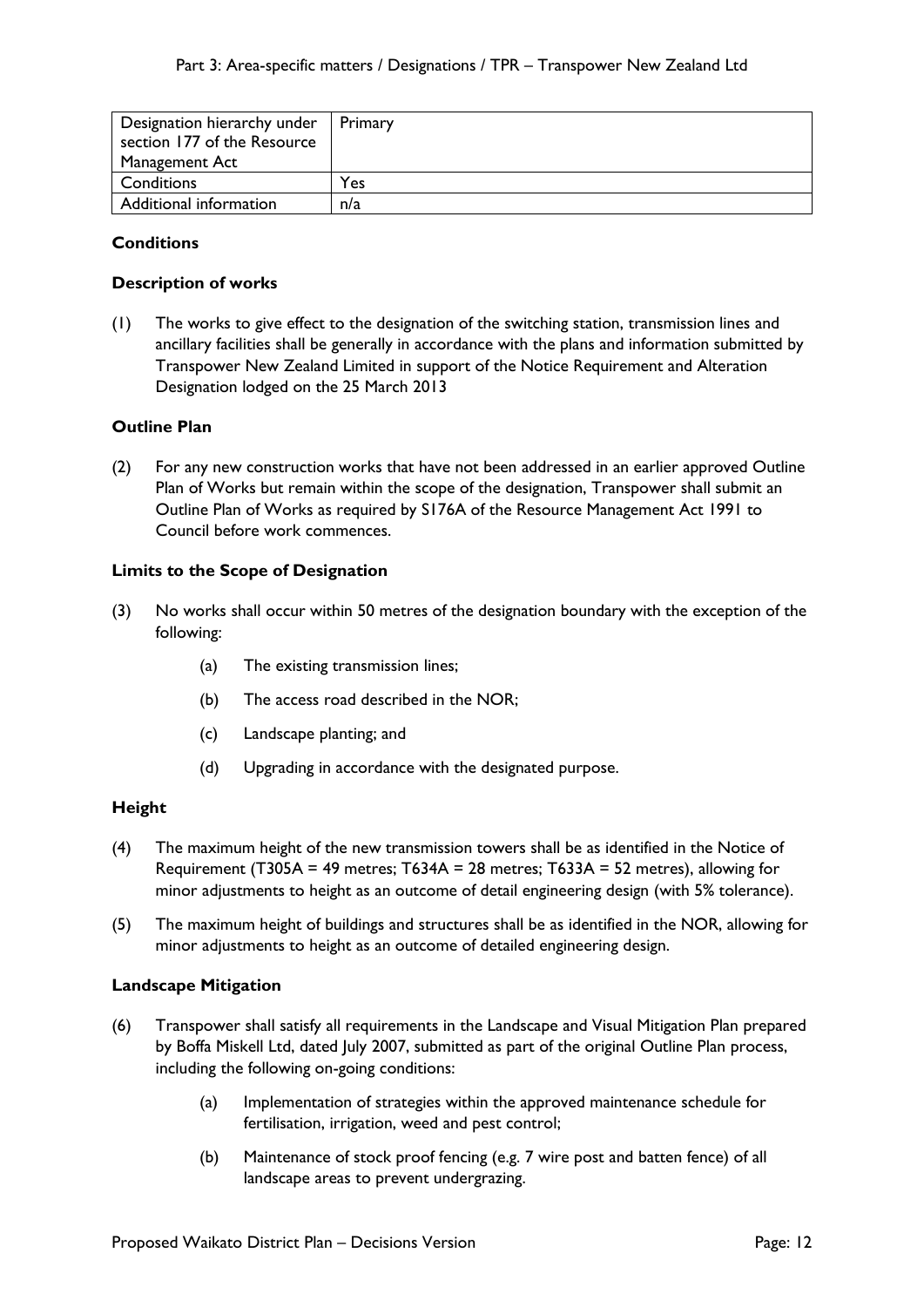- (7) All landscape mitigation planting shall be maintained in a satisfactory manner for the duration of the designation. Once a continuous row and/or canopy has been established, this maintenance shall include replanting of any gaps created by death or damage of trees, in order to allow a continuous row and/or canopy to re-establish.
- (8) The Landscape Mitigation Plan shall be reviewed and amended as necessary by Transpower New Zealand Ltd and submitted to the Council, every 5 years (or sooner if considered by Transpower to be desirable) from the date the original Plan is submitted under Condition 6.

# **Lighting**

- (9) The illuminance of the site lighting installations should not exceed: 5 lux (lumens per square metre) spill (horizontal or vertical) of light at any window of any existing dwellings located on adjacent properties.
	- (a) Subject to (b) below, the switching station and site lighting shall be in general accordance with the Design Details prepared by Beca, dated May 2007, submitted to Council as part of the original Outline Plan process.
	- (b) For any new lighting that has not been addressed in the earlier approved Outline Plan process but remains within the scope of the designation, Transpower shall submit an Outline Plan of Works as required by S176A of the Resource Management Act to Council before work commences.

Advice Note: 6.2.1 A mechanism/system to enable full illumination of the switchyard platform to occur gradually/progressively over a period of between 2-5 minutes is recommended to prevent the potential for startling stock when emergency lighting is turned on.

#### **Noise**

- (10) Noise from any construction, maintenance, or demolition activity must be measured, assessed and managed in accordance with the requirements of 'NZS 6803:1999 Acoustics Construction Noise'.
- (11) The noise from activities within the switching station site shall not exceed the following limits when measured on the site boundary:
	- (a) 50dBA (LAeq) Monday to Friday 7:00am to 7:00pm
	- (b) 50dBA (LAeq) Saturday 7:00am to 6:00pm
	- (c) 40dBA (LAeq) At all other times including Public Holidays
- (12) Noise levels shall be measured in accordance with the requirements of 'NZS6801:2008 Measurement of Environmental sound' and assessed in accordance with the requirements of 'NZS6802:2008 Acoustics – Environmental Sound.

#### **Earthworks and Engineering**

(13) Where required as part of any new Outline Plan process in terms of S176A of the Resource Management Act 1991, an Earthworks and Construction Management Plan shall be prepared and submitted to the Council prior to the commencement of works. The plan shall include, where relevant, but not be limited to, the following: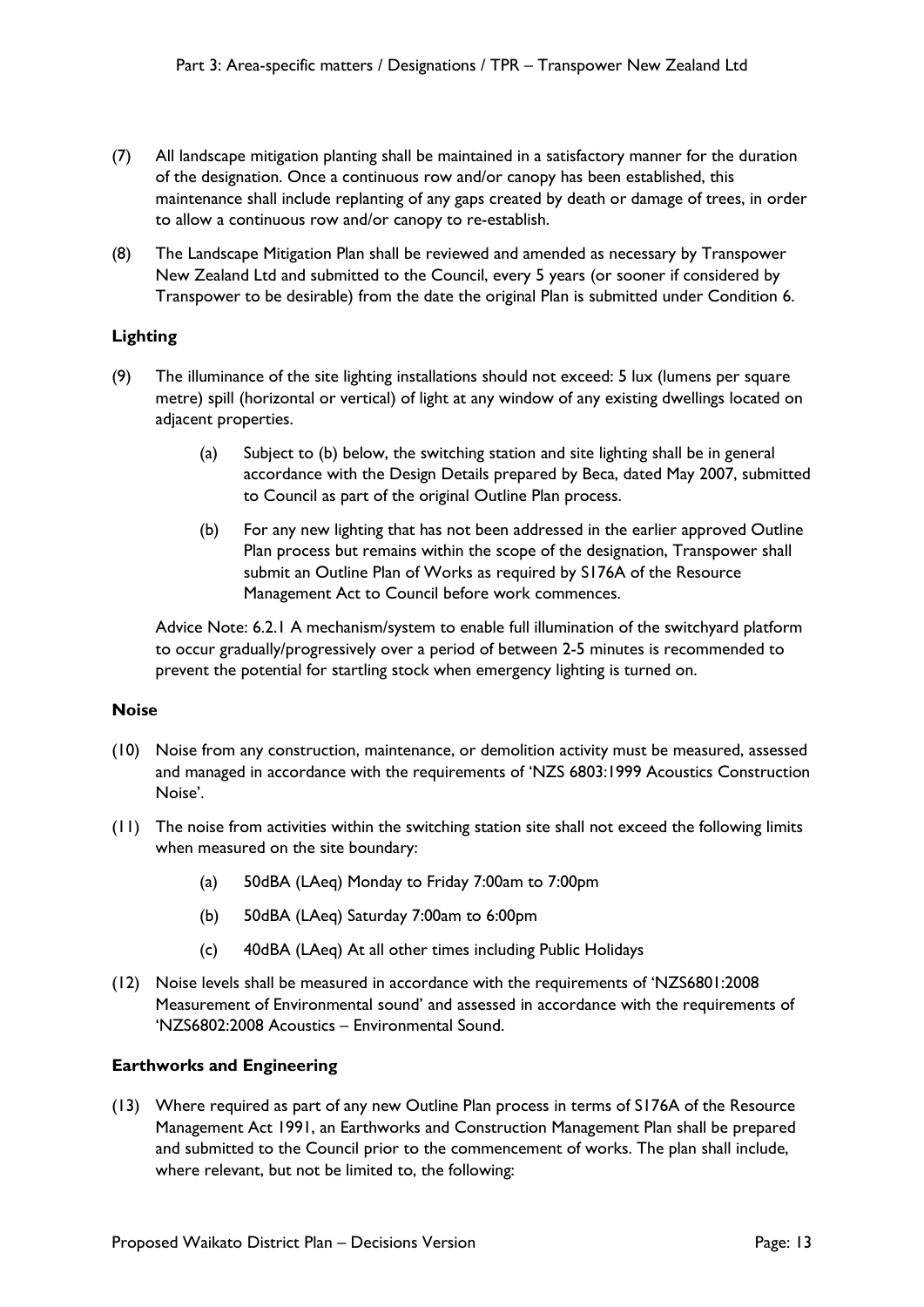- (a) The proposed earthworks and silt control methodology;
- (b) Detail the material (imported material shall be clean fill only), source, use, disposal and treatment;
- (c) Proposed depth of fill, volume, cross sections and final contours;
- (d) Detail silt control and stormwater management proposed during construction; and
- (e) Detail dust and noise control methodologies.
- (14) A geotechnical completion report shall be submitted to Council for the earthworks carried out, unless deemed unnecessary by the council due to the scale and nature of the work. This report shall include, where relevant, but not be limited to, the following details:
	- (a) A final contour plan;
	- (b) A fill excavated or placed on the site shall be clearly indicate on a site plan. All fill shall either be certified as being suitable for development or otherwise identified as unsuitable by a chartered professional engineer;
	- (c) The depth of the fill and/or cut;
	- (d) Include cross sections of the original slope and the slope of the fill material; and
	- (e) Provide evidence that a minimum of 1.5 factor of safety is obtained on all cut and fill slopes.

#### **Stormwater Management**

- (15) In relation to Stormwater Management,
	- (a) Subject to (b) below, a Stormwater management for the site shall be in general accordance with the Stormwater Management Plan prepared by Beca, dated August 2007, submitted as part of the original Included in the plan are ongoing requirements to ensure runoff be maintained to greenfield rates to mitigate the impact of peak events on downstream infrastructure.
	- (b) For stormwater management not already addressed by the original Outline Plan of Works, where required as part of any new Outline Plan process in terms of S176A of the Resource Management Act 1991, a Stormwater Management Plan shall be prepared by a suitably qualified person and submitted to the Council prior to the commencement of works. The plan shall include, where relevant, but not be limited to, the following:
		- a. A site plan showing all existing flow paths and proposed drainage works;

b. Drainage works to allow land drainage from the switchyard and also from the proposed road, to be collected and discharged appropriately; and

- c. Design plans for the works need to include:
	- (i) Diameters, length and gradients of any pipes, flumes and culverts;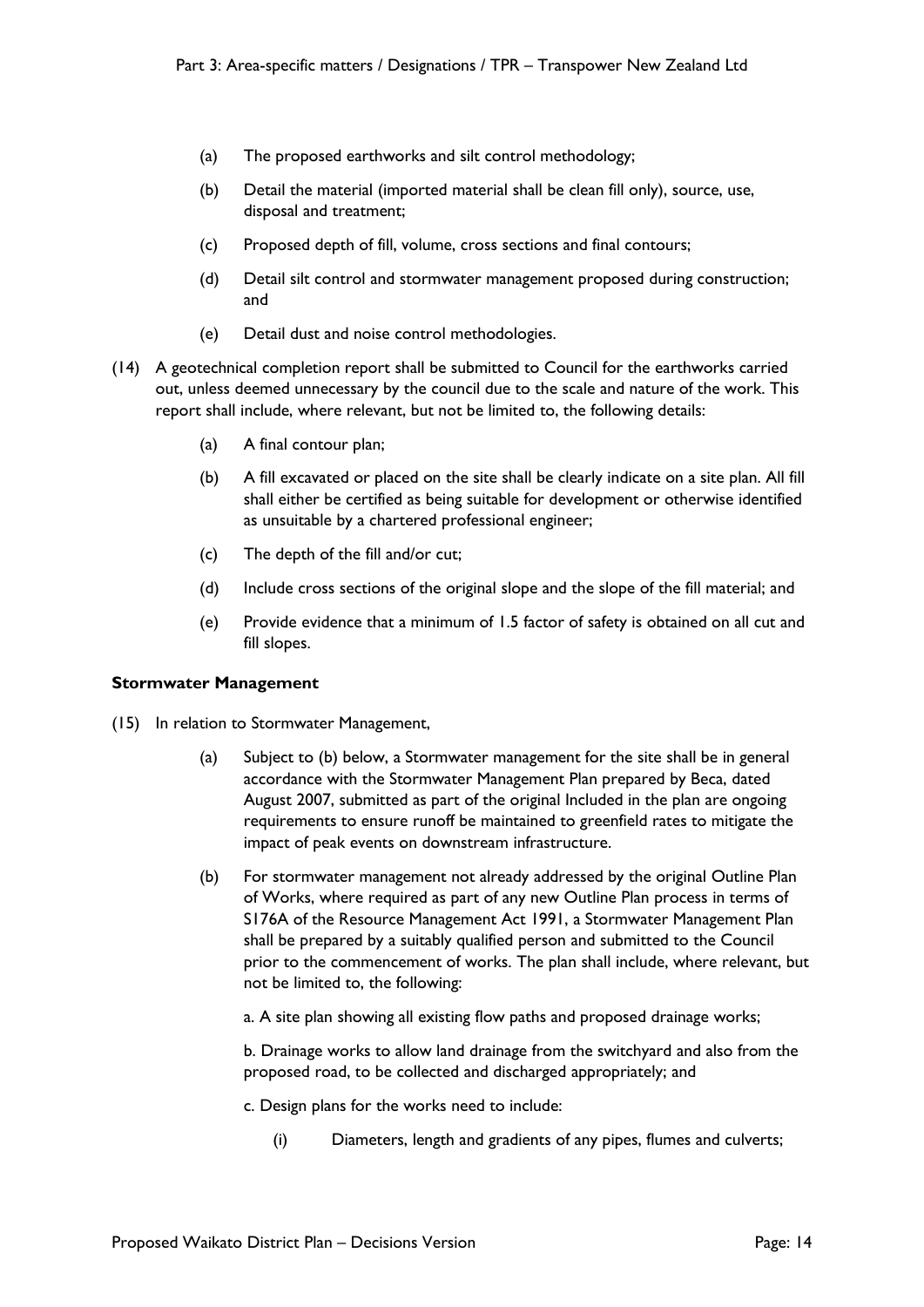- (ii) Collection and disposal point details including erosion prevention at any disposal outlets;
- (iii) Calculations to support the sizes selected. Calculations should be on the total catchment area, which may include areas outside the property boundaries of the designated site. And consideration may need to be given to temporary drainage provisions during construction that enlarge some culvert catchment areas.
- (16) Where required as part of any new Outline Plan process, as-built plans showing the land drainage works and any secondary flowpaths shall be submitted to Council prior to the commencement of works.

# **Archaeological**

- (17) If any urupa, traditional site, taonga (significant artefacts), koiwi (human remains), or other archaeological sites are exposed during site works then the following procedures shall apply:
	- (a) Immediately it becomes apparent that an urupa, traditional site, taonga, koiwi or other archaeological site has been exposed, all site works in the immediate vicinity shall cease;
	- (b) The site supervisor shall immediately secure the area in a way that ensures that any artefacts or remains are not further disturbed; and
	- (c) The site supervisor shall notify tangata whenua, including Nga Muka Development Trust, the Department of Conservation, the Council, and, in the case of human remains, the NZ Police, that an archaeological or traditional site has been exposed so that appropriate action can be taken. This includes such persons being given reasonable time as determined by New Zealand Pouhere Taonga record and recover archaeological features discovered before work may recommence on the site.

# **Roading & Traffic**

- (18) Where required as part of any new Outline Plan process in terms of S176A of the Resource Management Act 1991, a Traffic Management Plan relating to works to be carried out in the road reserve (localised intersection widening) and the use of Storey Road shall be prepared and submitted to the Council prior to the commencement of works. The Traffic Management Plan shall include, where relevant, but not be limited to, the following matters:
	- (a) Notification to the Council of the commencement and completion dates of construction works;
	- (b) The traffic safety measures to be put in place along the route to minimise the traffic safety risks and time delays for other motorists;
	- (c) Evidence of consultation undertaken with Council with regard to any overweight or oversize loads; and
	- (d) A Traffic Route Plan indicating the route to be used for accessing the site (from the south) as indicated on the application.

#### **Waikato District Council Legal Road (unformed)**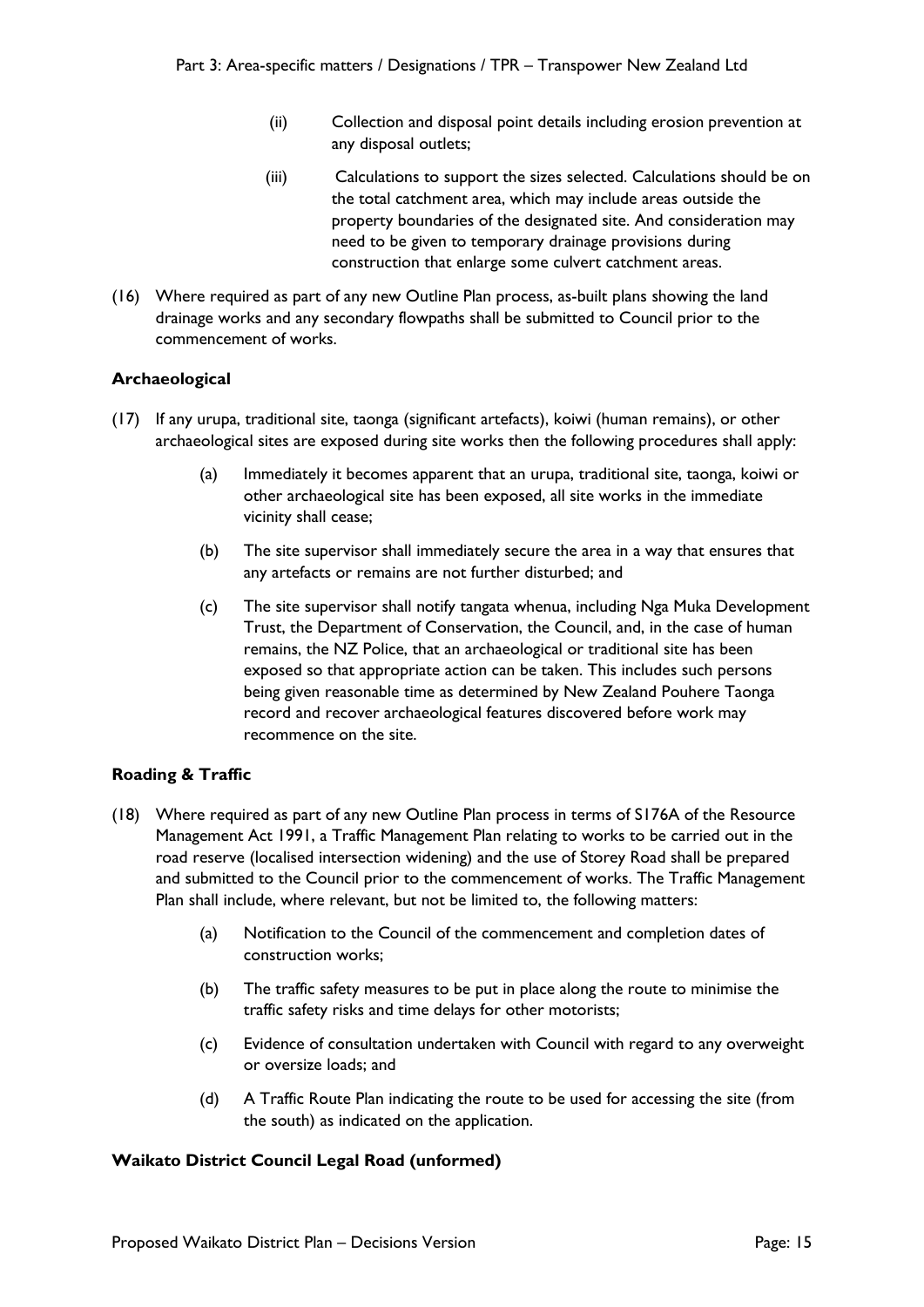- (19) Any activities or the designation from Transpower will not prevent the Council from constructing and maintaining a public road over the alignment of the existing paper road.
- (20) If, in the event that any dust that might arise from the Council road is of concern to Transpower or its operations, then that Transpower will seal the section of road at its cost.
- (21) Should Transpower wish to install any services across or under the existing paper road corridor, it has obtained written approval from the Council (approval which will not be unreasonably withheld) to cross the road, and that it agrees to the location and depth of such services with Council prior to their construction.
- (22) Should the Council choose to construct a road at some stage in the future, and any services installed within the road corridor need to be relocated or shifted as a consequence of the road construction, then the cost of any relocation of services thereof shall be 100% borne by Transpower.

## **EMR (Electromagnetic Radiation)**

(23) Radio frequency emissions from the telecommunications installation shall comply with 'NZS2772: Part I: 1999 Radiofrequency fields – Maximum exposure levels – 3 kHz to 300 GHz' (Radio Frequency Fields).

## **EMF (Electromagnetic Fields)**

(24) The Electromagnetic Fields (EMF) exposure at or beyond the secure boundary of the substation site shall not exceed the International Commission on Non-Ionising Radiation Protection Guidelines, for limiting exposure to time-varying electric and magnetic fields (IHz – 100kHz) (Health Physics, 99(6):818-836; 2010) (ICNIRP guidelines) to public reference levels of 5 kv/m for electric fields and 200  $\mu$ T for magnetic flux density at one metre above ground level under maximum normal operating conditions (i.e., when there are no faults in the transmission system).

#### **Signs**

(25) Any signs placed at the site entrance shall comply with the signage provisions of the Waikato District Plan.

#### **Hazardous Substances**

(26) On site oil containment kits shall be stored on site for containment and cleanup of oil spills from switchyard equipment in accordance with Transpower's Environmental management of existing assets (TP.SS 05.10) such that if any spill occurs that they be contained before discharging into or contaminating any nearby drains and waterways.

#### **Recovery of Costs**

(27) Pursuant to section 36 of the Resource Management Act 1991, the actual and reasonable costs incurred by the Council in monitoring conditions of this designation shall be paid by Transpower New Zealand Ltd.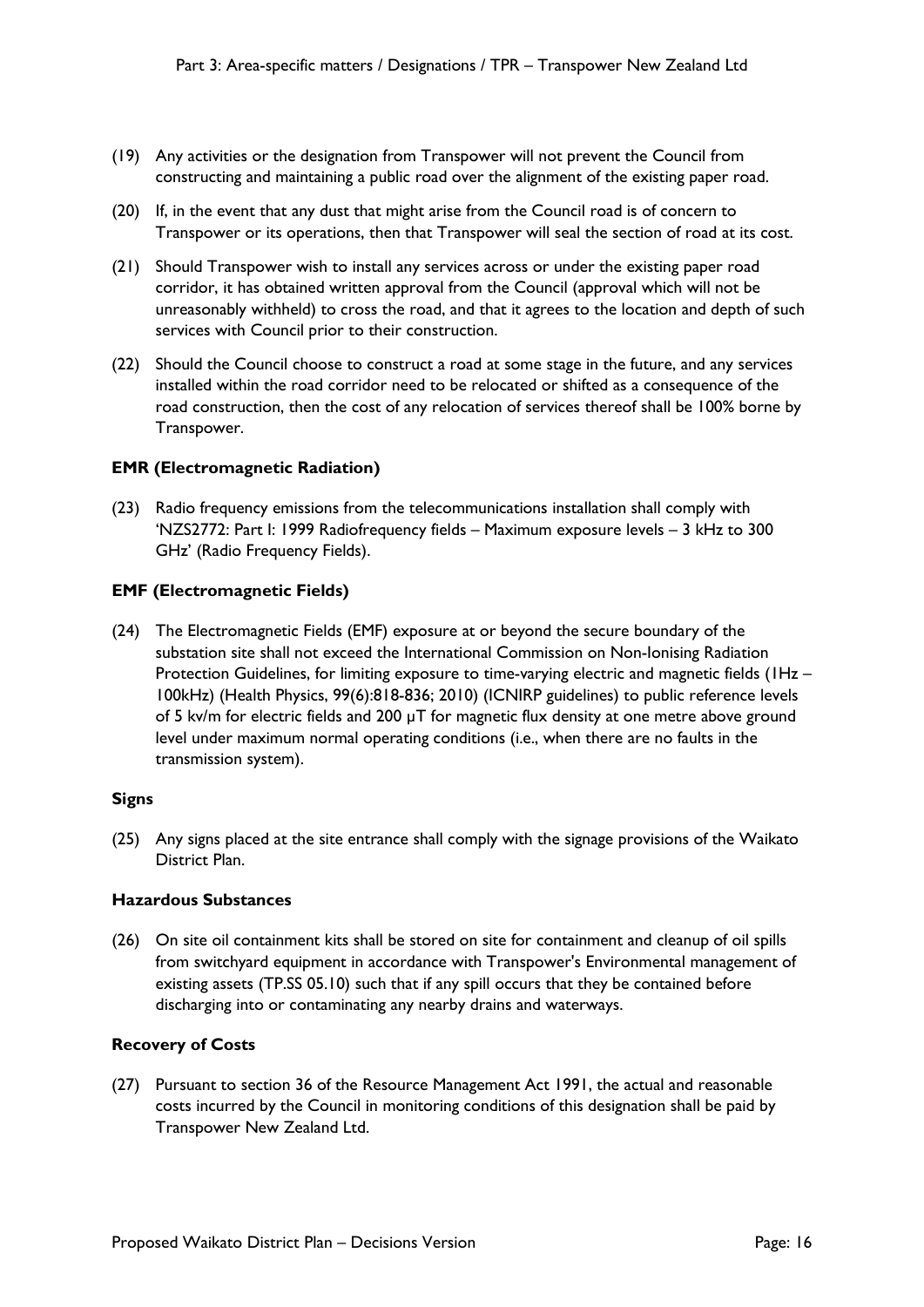| TPR - Transpower New Zealand Ltd |                                     |                                    |
|----------------------------------|-------------------------------------|------------------------------------|
| Designation unique identifier    | TPR-8                               |                                    |
| Designation purpose              | <b>Transmission Line</b>            |                                    |
| Site identifier                  | Physical address                    | <b>Brownhill Road to Whakamaru</b> |
|                                  |                                     | North Overhead Transmission        |
|                                  |                                     | Line – refer planning maps         |
|                                  | Site name                           | 400kV Capable - Brownhill Road     |
|                                  |                                     | to Whakamaru North Overhead        |
|                                  |                                     | <b>Transmission Line</b>           |
| Lapse date                       | Given effect to (ie. no lapse date) |                                    |
| Designation hierarchy under      | Primary                             |                                    |
| section 177 of the Resource      |                                     |                                    |
| Management Act                   |                                     |                                    |
| Conditions                       | Yes                                 |                                    |
| Additional information           | n/a                                 |                                    |

# **Conditions**

# **General**

- (1) For any new construction works that have not been addressed in an earlier approved Outline Plan of Works but remain within the scope of the designation, Transpower shall submit an Outline Plan of Works as required by S176A of the Resource Management Act 1991 to Council before work commences.
- (2) Tower heights and locations, except in relation to towers 88 and 89, shall be generally in accordance with the plans and profiles, except that:
	- (a) Tower height can exceed that shown on the plans and profiles by up to three metres;
	- (b) Where tower locations are moved in accordance with (d) and (e) below, tower heights can exceed those in the plans and profiles by up to five metres;
	- (c) No tower shall exceed 70 metres in height;
	- (d) Tower sites may be moved up to five metres laterally;
	- (e) Tower sites may be moved up to 40 metres along the alignment.
- (3) Tower heights and locations for towers 88 and 89 shall be in accordance with Map 53 in Appendix V, Set 10, of the Decision. Towers 88 and 89 shall not be relocated, except with the prior written consent of the affected landowners and holders of the affected mineral rights. The heights of towers 88 and 89 can exceed that shown on the plans and profiles by up to three metres.
- (4) The operation and maintenance of towers 88 and 89 and the overhead transmission line, shall be undertaken in such a manner as to not unreasonably hinder or preclude the use and development of land legally described as Part Allotment 57 Parish of Maramarua and Lot 3 DPS 1453 (unique identifiers SA5A/133 and SA58C/221) (Maxwell Block) for open pit mining operations that incorporate the following agreed restrictions:
	- (a) The top of any open pit batter slope does not extend inside a circle with a radius of 45 metres from the centre peg of tower 88 and 52 metres from the centre peg of tower 89;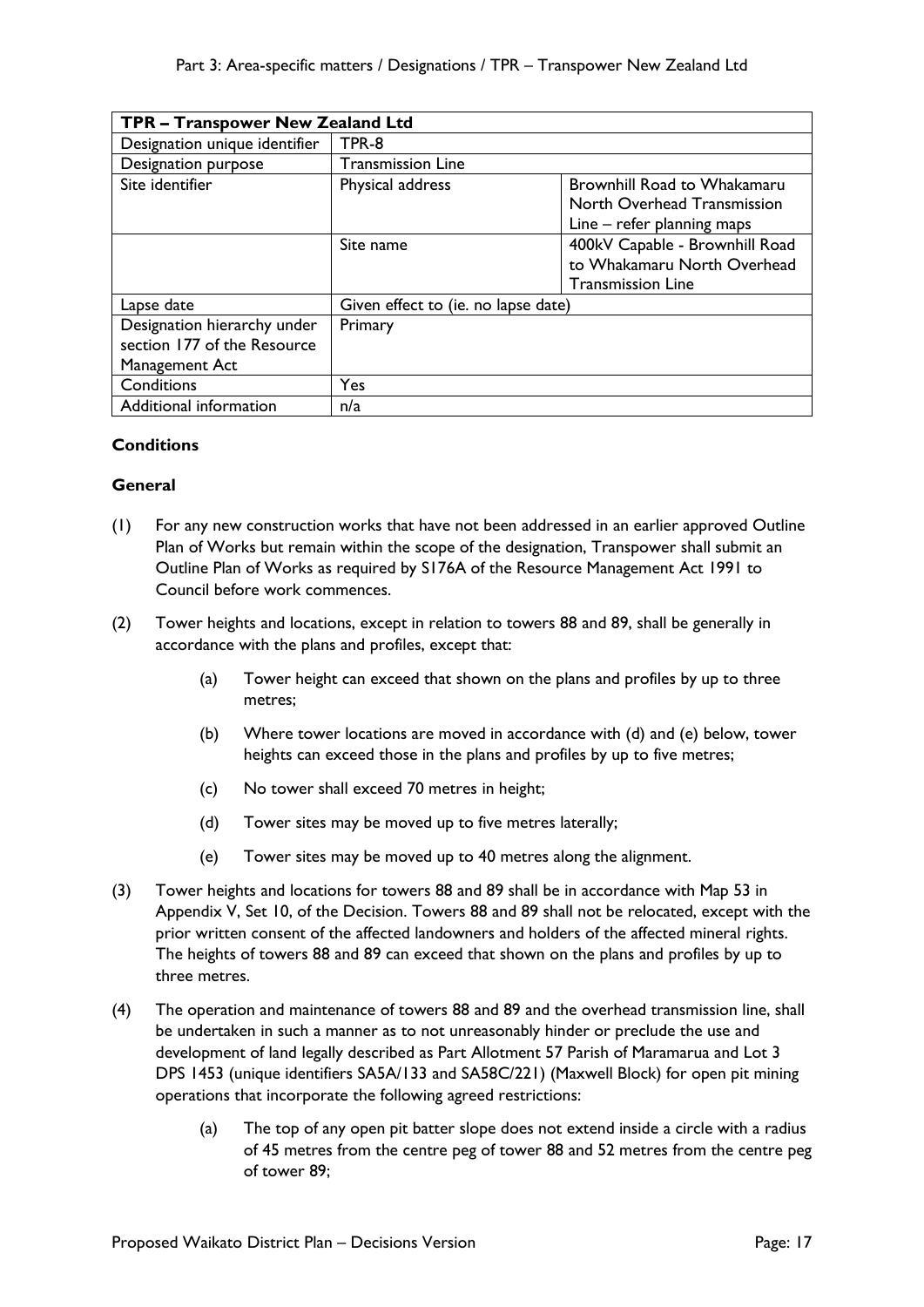- (b) An overall maximum batter slope of no greater than 1.6 metre horizontal to 1.0 metre vertical;
- (c) A minimum of 12.7 metres clearance of ground level from the overhead transmission line at maximum operating temperature;
- (d) A minimum of six metres clearance of any plant or equipment from the overhead transmission line at maximum operating temperature; and
- (e) No buildings shall be constructed within the designated corridor for the overhead transmission line.
- (5) If any urupā, traditional sites, taonga (significant artefacts) or kōiwi (human remains) are exposed during site works, then the following procedures shall apply:
	- (a) Works in the immediate vicinity of the site that has been exposed shall cease;
	- (b) The site supervisor shall immediately secure the area in a way that ensures that any remains or artefacts are untouched;
	- (c) The site supervisor shall notify representatives of relevant tāngata whenua, Heritage New Zealand Pouhere Taonga Council and, in the case of human remains, the New Zealand Police; and
	- (d) The notification in c) above shall allow such persons being given a reasonable time to record and resolve archaeological features discovered before work may recommence.

## **EMF (Electromagnetic Fields)**

- (6) The Electromagnetic Fields (EMF) exposure at or beyond the secure boundary of the substation site shall not exceed the International Commission on Non-Ionising Radiation Protection Guidelines, for limiting exposure to time-varying electric and magnetic fields (1Hz – 100kHz) (Health Physics, 99(6):818-836; 2010) (ICNIRP guidelines) to public reference levels of 5 kv/m for electric fields and 200 µT for magnetic flux density at one metre above ground level under maximum normal operating conditions (i.e., when there are no faults in the transmission system).
- (7) In order to reduce long-term public exposure to EMFs no habitable building shall be constructed within the designated corridor for the transmission line.

#### **Earth potential rise / induced currents**

- (8) Any new works or equipment shall be designed and constructed to comply with the Electricity Safety Regulations 2010.
- (9) Any new works or equipment shall be designed and constructed so as not to cause existing assets of other utilities to be noncompliant with AS/NZS 4853:2012 – Electrical Hazard on Metallic Pipelines."

#### **Radio frequency interference**

(10) Any new works or equipment shall be designed to comply with NZS 6869:2004 Limits & Measurement Methods of Electromagnetic Noise from High-Voltage ac. Power Systems, 0.15 to 1000 MHz.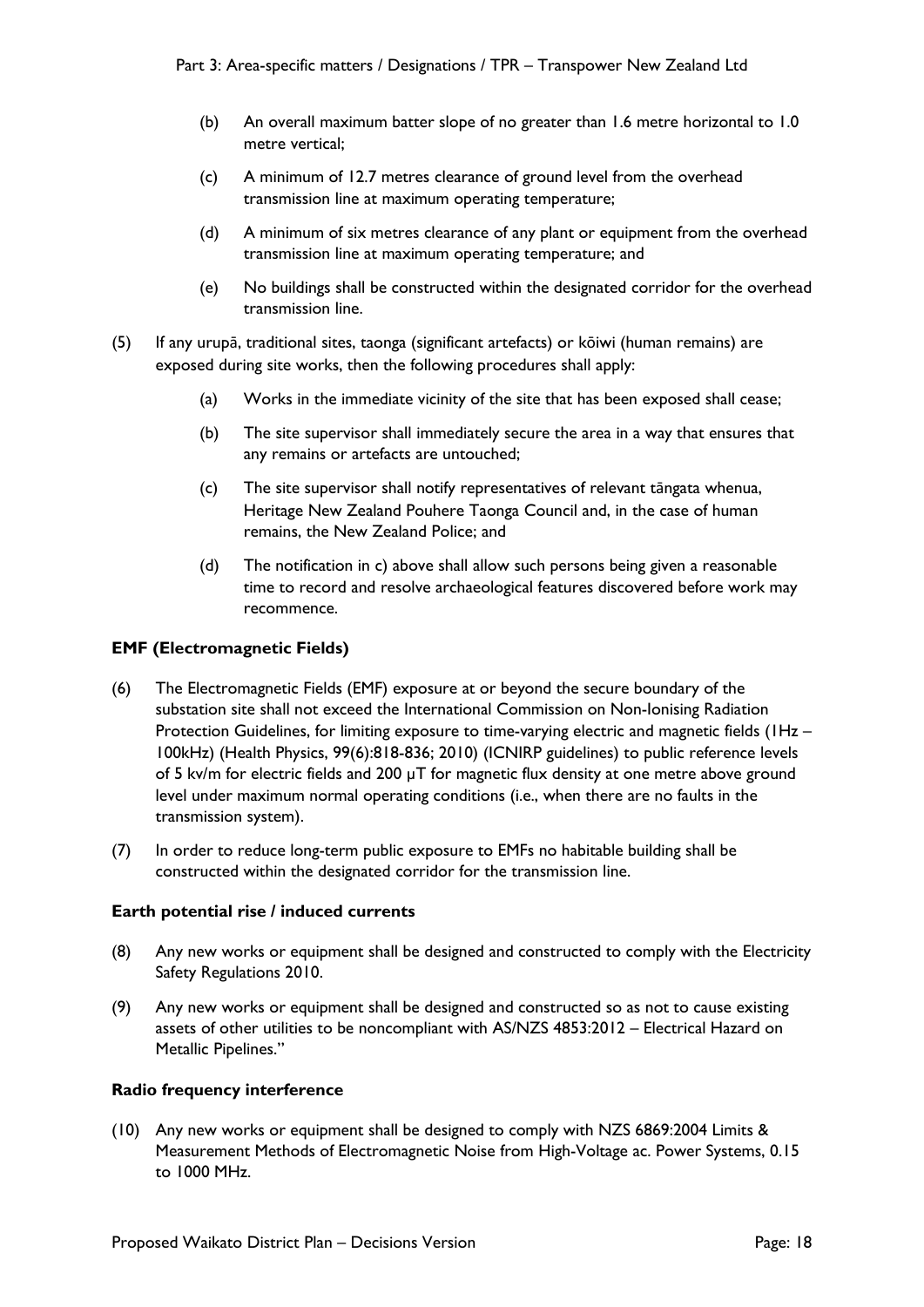## **Operational Noise**

- (11) The operation of the transmission line shall not emanate a noise that exceeds a limit of 40 dBA Leq beyond the boundaries of the designation. Measurements shall not be undertaken during heavy rain.
- (12) Sound levels shall be measured and assessed in accordance with NZS6801:2008 Acoustics Measurement of Environmental Sound and NZS6802:2008 Acoustics – Environmental noise.

#### **Construction Management Plan**

- (13) Where required as part of any new Outline Plan process in terms of S176A of the Resource Management Act 1991, Transpower shall submit a construction management plan to the Council prior to the commencement of works. The construction management plan shall outline, where relevant, Transpower's intended approach to:
	- (a) Land stability management and sediment controls;
	- (b) Storage and reuse of topsoil;
	- (c) Management and disposal of spoil;
	- (d) Groundwater and stormwater management, treatment and disposal;
	- (e) Silt and dust control, during earthwork stages;
	- (f) Traffic/access management;
	- (g) Temporary activities and equipment storage in specified areas;
	- (h) Security and lighting during construction;
	- (i) Contaminated land management procedures;
	- (j) Construction noise, dust and vibration;
	- (k) Hours of work;
	- (l) Existing network utilities' protocols and guidelines.
	- (m) Subject to other specific conditions, cultural protocols and archaeological requirements;
	- (n) Vegetation clearance, disposal and restoration;
	- (o) The intended construction programme (including staging if appropriate);
	- (p) Protocols and procedures for road controlling authorities and rail operators where the line crosses that infrastructure;
	- (q) Community information and liaison;
	- (r) Contractor training; and
	- (s) Generic contents of Site Works Plans (SWPs).

Nothing in the condition allows the Council, or any other party, to require more onerous controls than contained in the designation conditions.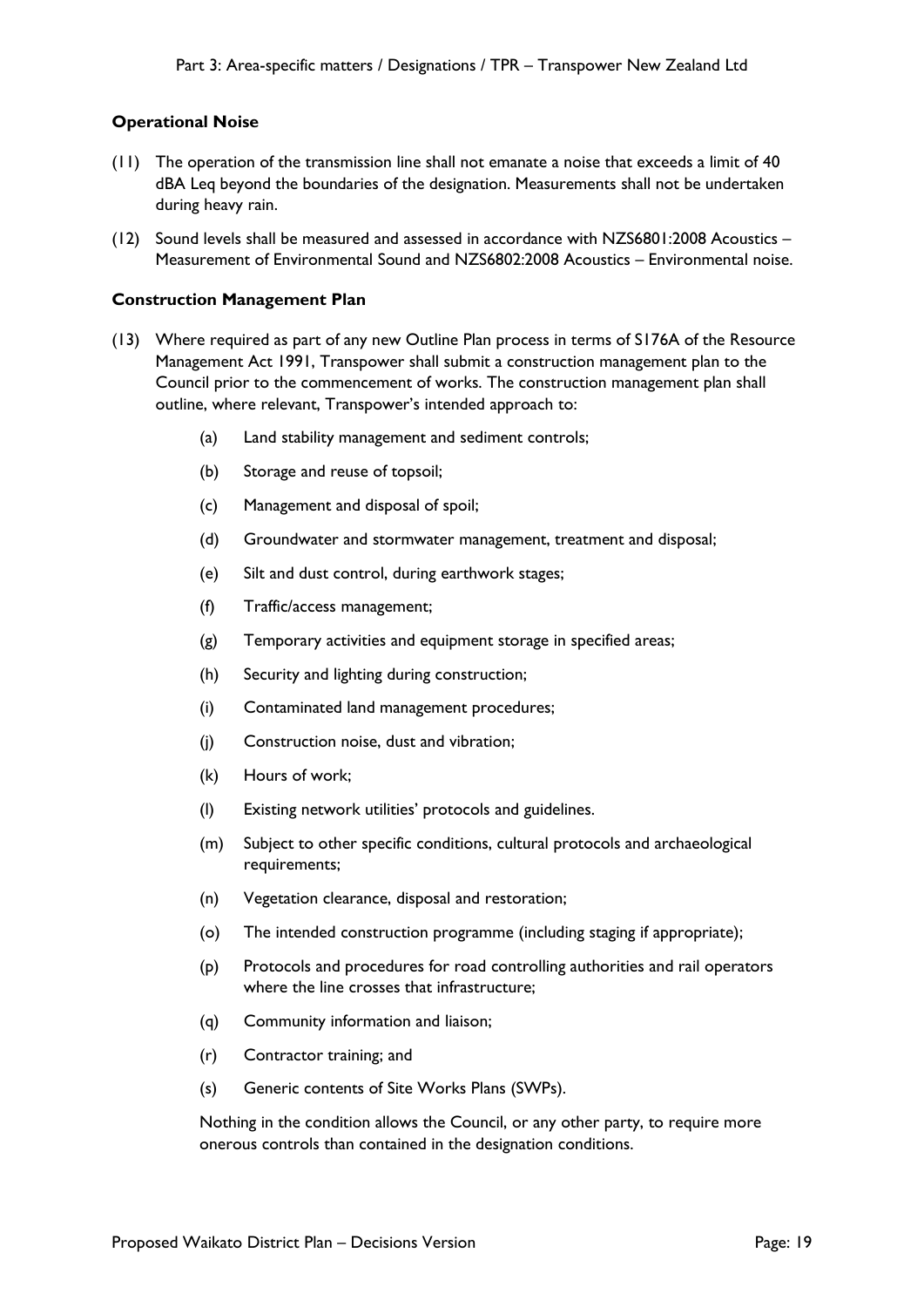#### **Construction and Maintenance Noise**

- (14) Noise from any construction, maintenance, or demolition activity must be measured, assessed and managed in accordance with the requirements of 'NZS 6803:1999 Acoustics Construction Noise'.
- (15) The noise limits required by condition 14. shall not apply to emergency work required to reestablish continuity of supply, urgently required to prevent loss of life or other personal injury or commissioning works, but all practicable steps shall be undertaken to control noise and to avoid adverse noise effects particularly at times when the stricter noise limits apply (eg, at night time).
- (16) Prior to any construction work beyond that contemplated by any prior Outline Plan of Works taking place, including any earthworks, a noise management plan shall be prepared, with the assistance of a suitably qualified and experienced person and the works shall be undertaken in accordance with that noise management plan.
- (17) The noise management plan required by condition 16. shall be submitted to the Council at least 20 working days prior to the works commencing.

## **Vibration, Traffic Management Plan for road crossings and local roads, construction entranceways off public roads**

- (18) Vibration from all construction activities shall not exceed the limits of, and shall be measured in accordance with, German Standard DIN 4150-3 (1999-02) Structural Vibration – Effects of Vibration on Structures.
- (19) Where required as part of any new Outline Plan process in terms of S176A of the Resource Management Act 1991, a Traffic Management Plan relating to construction works shall be prepared and submitted to Council prior to the commencement of works.
- (20) The Traffic Management Plan prepared by Transpower shall recognise that the paramount purpose of roads is the free passage of the public and its vehicles.
- (21) The Traffic Management Plan shall, where relevant, address and provide details of proposed road crossing works and general use of local roads by heavy vehicles and/or mitigation measures relating to:
	- (a) The broad staging of the works, areas of activity and the nature and extent of traffic management;
	- (b) Locations of entranceways;
	- (c) Description of existing traffic;
	- (d) Proposed traffic management methods, including layout diagrams for temporary traffic management, and proposed speed restrictions;
	- (e) In relation to road crossing works, details of the installation of any protection measures including, but not limited to, hurdles for subsequent line construction purposes;
	- (f) Details of any necessary temporary road closures, diversions, or deviations which are likely to be required during road crossing activities, including the likely date, time, and duration of such matters (any necessary temporary road closures